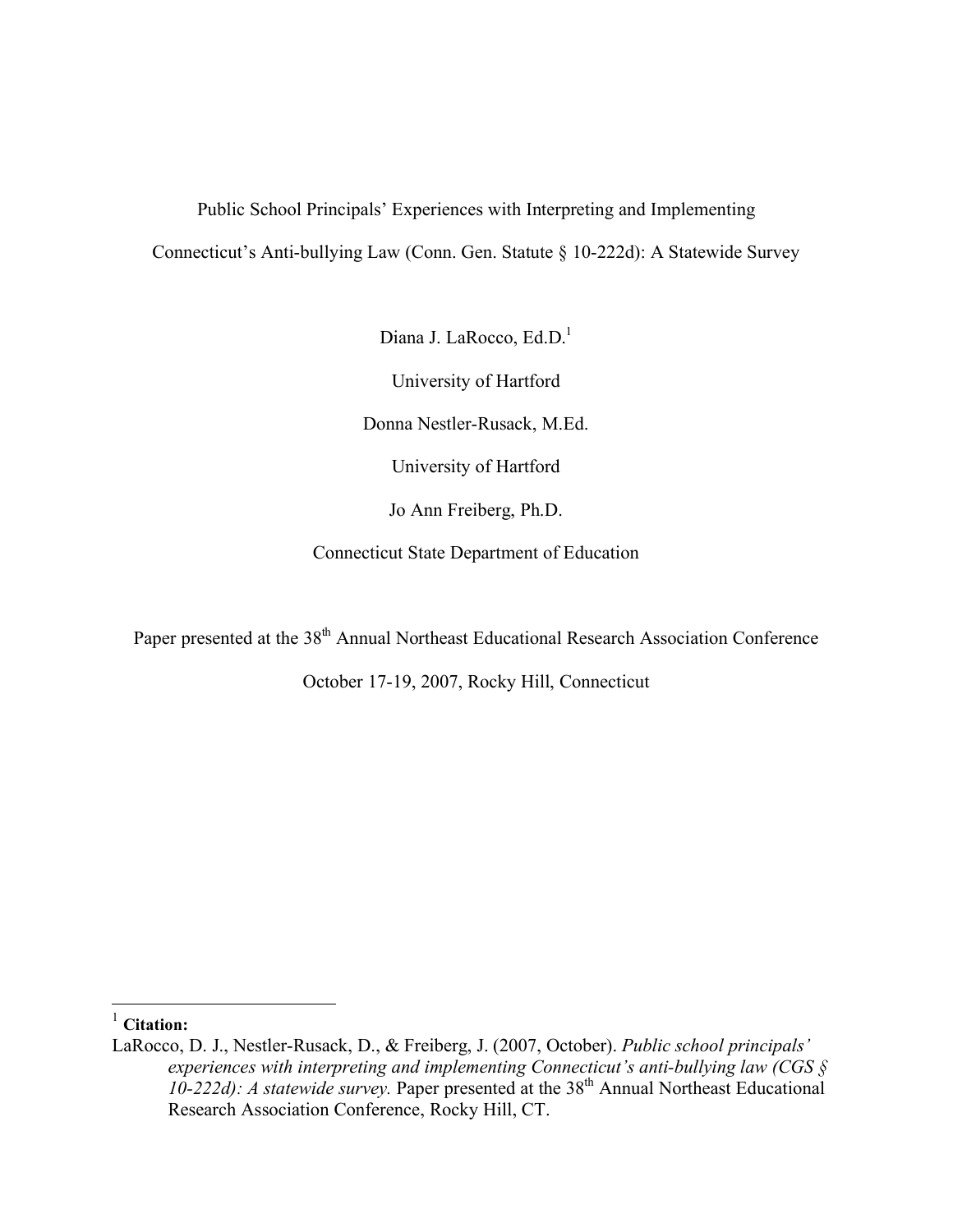### Abstract

The paper presents select results from a statewide survey<sup>2</sup> intended to describe public school principals' experiences with implementing Connecticut's anti-bullying law (Conn. Gen. Statute § 10-222d). There were 192 survey respondents. Slightly more than half of respondents indicated that their districts had put into place all of the various policy elements as prescribed in the law, with nearly all of the respondents reporting that several elements were in place. Notably, there was unevenness related to participants' reports of full implementation of all of the provisions. In other words, no single element was reported by all participants (i.e., 100%) as being included in their district policies.

<sup>&</sup>lt;sup>2</sup> The full report is available for download on the Connecticut State Department of Education website: http://www.sde.ct.gov/sde/lib/sde/pdf/School\_Improvement/Bullying/PrincipalBullyingSurvey2007Report.pdf The full set of appendices is available at:

http://www.sde.ct.gov/sde/lib/sde/pdf/School\_Improvement/Bullying/PrincipalBullyingSurveyReportAppendices20 07.pdf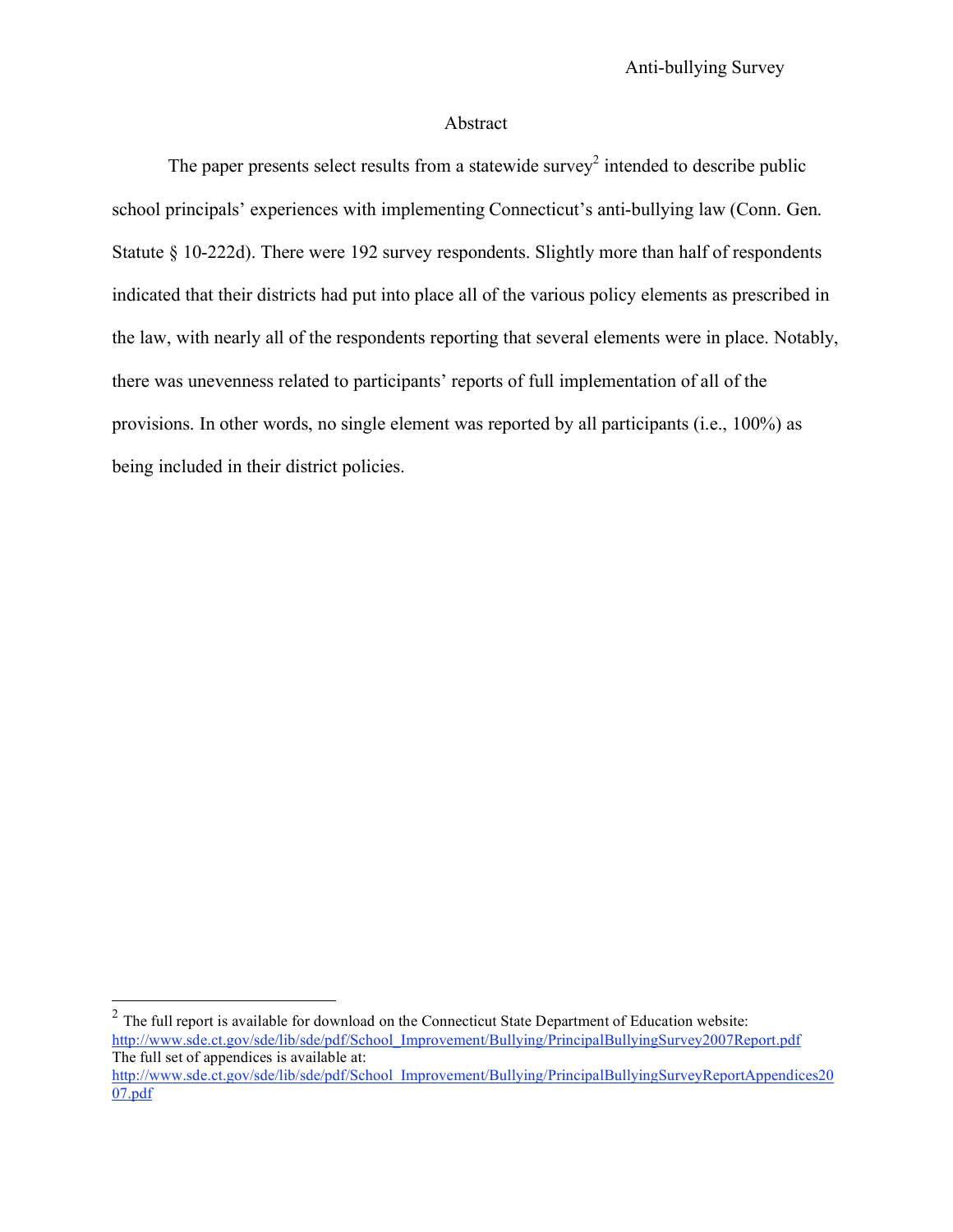#### The Prevalence of Bullying and the Affects

Research on the nature and affects of bullying began initially outside of the United States. Despite the fact that the phenomenon of "schoolyard bullying" seems to have been a common and reported occurrence from the earliest days of American schooling, it has only been since the 1970's that bullying has been systematically studied. Dan Olweus, a Norwegian researcher, published a book in 1978, *Aggression in the Schools – Bullies and Whipping Boys*, that presented his research into the phenomena in Scandinavian schools. His work proved to be all too urgent and relevant after a 1982 report that three young adolescent students committed suicide as a direct result of having been bullied. From that time forward, large-scale research into the prevalence of bullying has taken place throughout the world (Minogue, 2002).

Serious and substantial research into bullying in the United States began in earnest after the Littleton, Colorado school shooting at Columbine High School in 1999. In 2001, the *Journal of the American Medical Association* published the first major scientific study of school bullying in the United States, "Bullying Behaviors among US Youth" (Nansel et al., 2001). The authors surveyed 15,686 students in grades  $6 - 10$  in both public and parochial schools. Participants completed the World Health Organization's Health Behavior in School-aged Children survey. This was a collaborative effort, among 30 different countries, that followed pockets of research taking place primarily in Europe and Australia. The conclusions from this study confirmed that bullying is a serious and pervasive problem, not just in a single country or region, but also throughout the world. Nearly 30% of the students reported experiencing moderate or frequent involvement in bullying (13% as bullies, 10.6% as targets, and 6.3% as both). Of even greater concern was the fact that 30% of the students who had experienced some degree of bullying were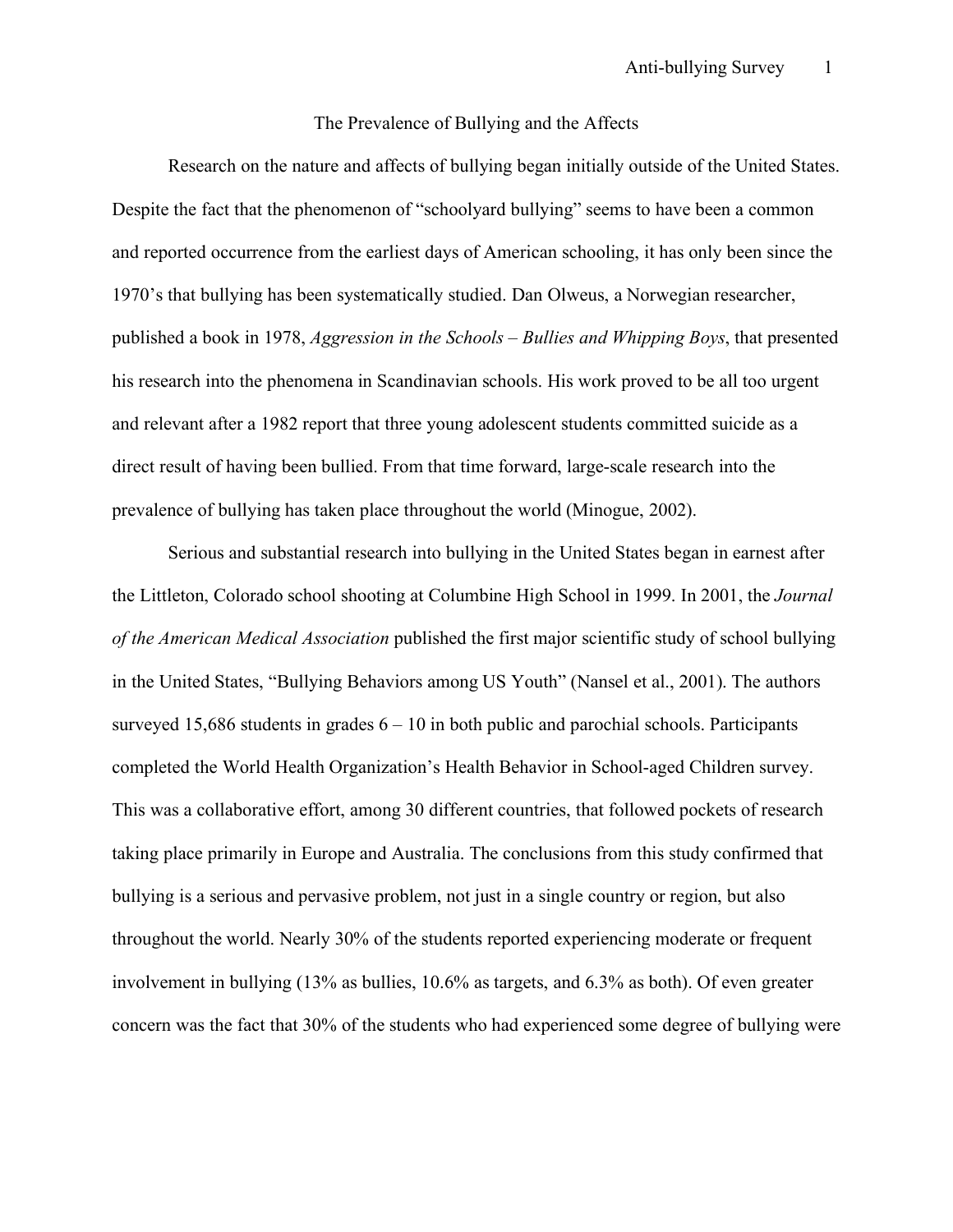twice as likely to be at risk for other psychological and social problems, including smoking, drinking, social isolation, negative feelings about school, and poor academic performance.

While Nansel et al. (2001) is perhaps the most widely referenced investigation of bullying, other large studies have since been carried out in the United States. Finkelhor, Ormond, Turner, and Hamby (2005) conducted research designed to gain a better understanding of victimization. Data were gathered from a nationally representative sample of 2,030 children and youth age 2-17 years, living in the contiguous United States. Telephone interviews with youth and parents were conducted using the Juvenile Victimization Questionnaire. The authors found that approximately one fifth of the children and youth  $(n = 425)$  experienced bullying (e.g., peer picked on, chased, or grabbed) and about one fourth  $(n = 493)$  experienced teasing or emotional bullying (e.g., child is made to feel bad or harassed by peer).

Harris Interactive and GLSEN (2005) used an online survey strategy to gather data from a nationally representative sample of 3,450 students aged 13-18 and 1,011 secondary school teachers. The focus of this investigation was to: "understand how students and teachers in junior high and high schools across the country perceive and experience the problem of bullying and harassment of all kinds in their schools" (p. i). An analysis of the data showed that 65% of the students surveyed reported having "been verbally or physically harassed or assaulted at school during the past year because of their appearance or their actual or perceived race/ethnicity, disability, gender, sexual orientation, gender expression, or religion" (p. iii). Although respondents reported that most schools had some type of anti-harassment policy, only about half of these policies specified sexual orientation or gender identity or expression. Students from schools with a policy that included sexual orientation or gender reported fewer problems with school safety in general.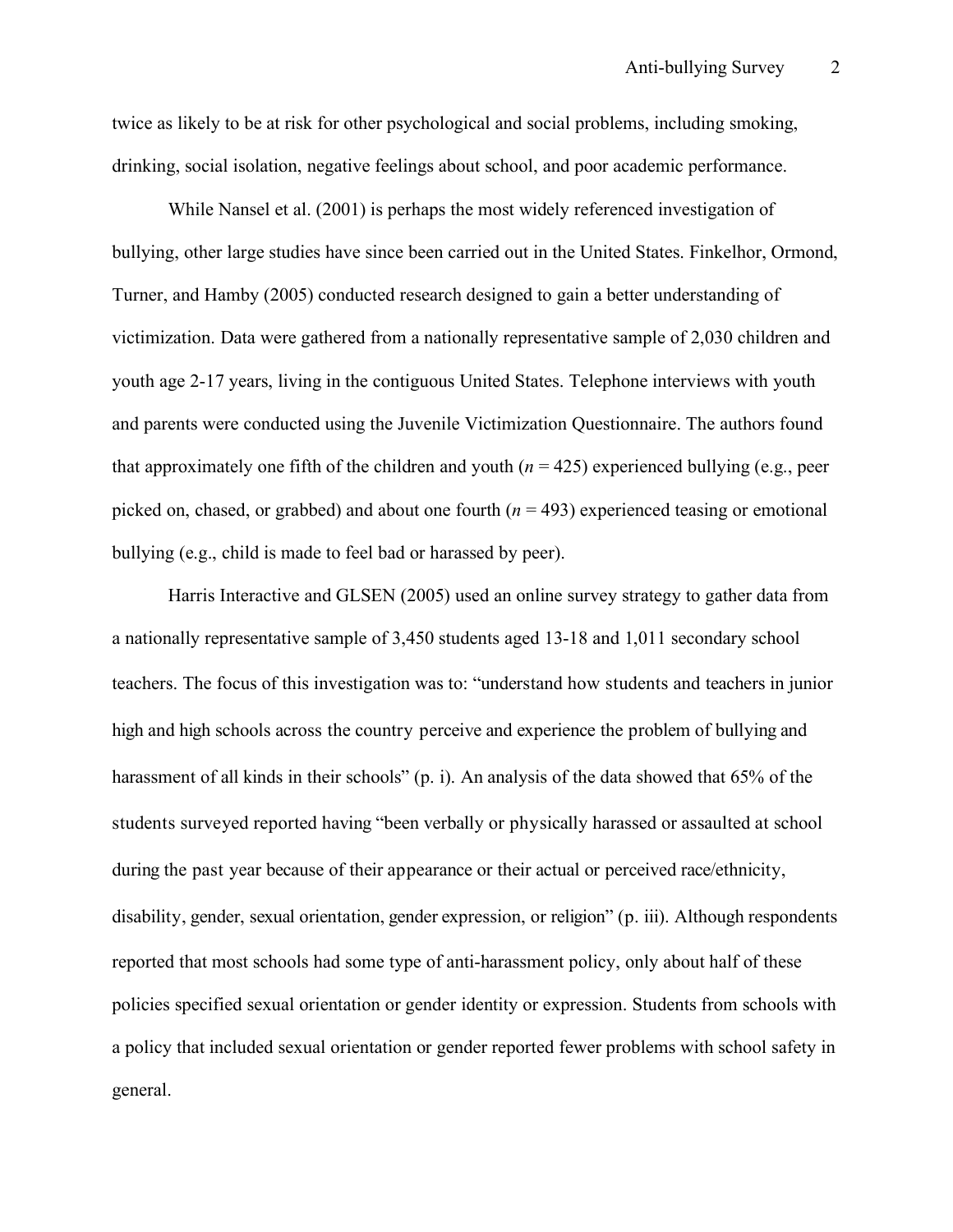Collectively, statistics from the growing body of research (e.g., Dinkes, Cataldi, Kena, & Baum, 2006; Finkelhor et al., 2005; Nansel et al., 2001) on bullying in the United States can be summarized as follows. Over 160,000 students miss school every day due to fear of victimization. Seven percent of 8th graders stay home at least once a month because of being victimized. About 14% of 8th - 12th graders and 22% of 4th - 8th graders report that those who use bullying behaviors "diminished their ability to learn". Of the youth who drop out of school, 10% do so because of having been targets of aggressive behavior. Most notable is the fact that 60% of those labeled bullies in grades 6 - 9 had at least one criminal conviction by age 24.

Most importantly, findings from research (e.g., Blum, n.d.; Blum, McNeely, & Rinehart, 2002) focused on the social and emotional health of adolescents revealed that school climate contributes to the social and emotional success of students. When students feel they are part of their school, treated fairly by teachers, and physically, emotionally, and intellectually safe, they are significantly more likely to be emotionally healthy and more likely to experience school success.

#### State-level Anti-bullying Policies

At this writing, 30 of the 50 states have enacted some form of an anti-bullying law. All of them are post-Columbine laws. Georgia was the first to so legislate in 1999. Table 1 displays the states and years in which legislation was passed.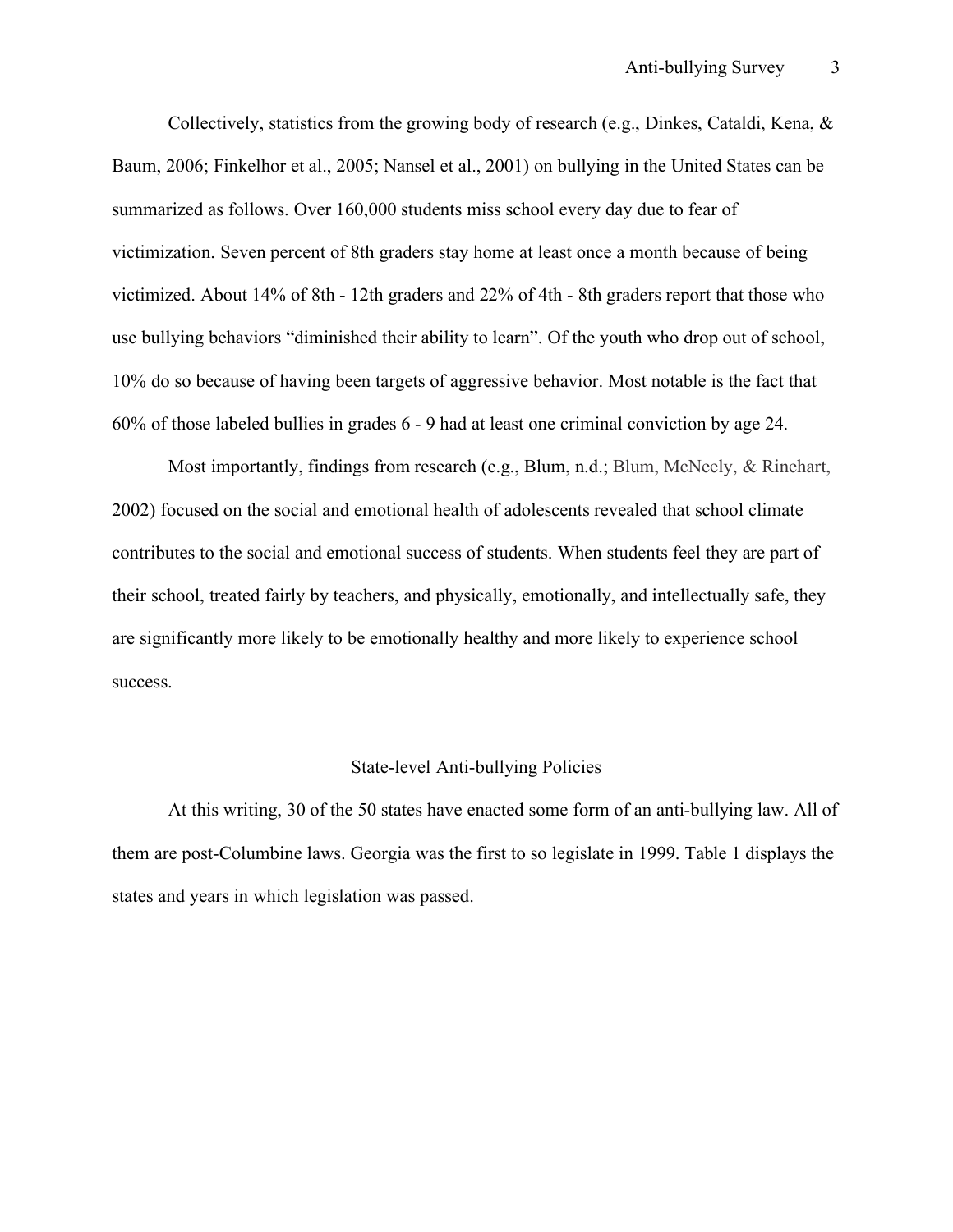Table 1

| States with Anti-bullying Law |                                                              |
|-------------------------------|--------------------------------------------------------------|
| Year of Passage               | <b>State</b>                                                 |
| 1999                          | Georgia                                                      |
| 2001                          | Colorado, Louisiana, Oregon, West Virginia                   |
| 2002                          | Connecticut, Mississippi, New Jersey, Oklahoma               |
| 2003                          | Arkansas, California, Rhode Island                           |
| 2004                          | New Hampshire                                                |
| 2005                          | Arizona, Indiana, Maryland, Nevada, Texas, Virginia          |
| 2006                          | Idaho, Maine, South Carolina, Washington                     |
| 2007                          | Alaska, Delaware, Iowa, Illinois, Kansas, Minnesota, Vermont |

*States with Anti-bullying Law*

#### *Connecticut's Anti-bullying Law*

In June 2002, the State of Connecticut General Assembly (CGA) passed Public Act 02- 119, An Act Concerning Bullying Behavior in Schools and Concerning the Pledge of Allegiance. Section 1 mandated that each local and regional board of education (school district) develop a policy to address bullying in its schools. In addition to a definition of "bullying", the legislation required that each school district policy include certain provisions. Among them were mandates requiring that districts make it possible for students to anonymously report acts of bullying to teachers or administrators, requiring school administrators to investigate written and review anonymous reports of bullying, and stipulating that each school maintain a list of the number of verified acts of bullying and make lists available for public inspection.

During February 2006, the CGA passed Public Act 06-115, amending Connecticut's antibullying law (Conn. Gen. Statute § 10-222d). Section 1 redefined bullying and several optional and mandated provisions related to school district policies were added. These included requirements that students be notified annually of the process by which they may report bullying and the development of case-by-case interventions for addressing repeated incidents of bullying. Appendix A contains a copy of Conn. Gen. Statute § 10-222d.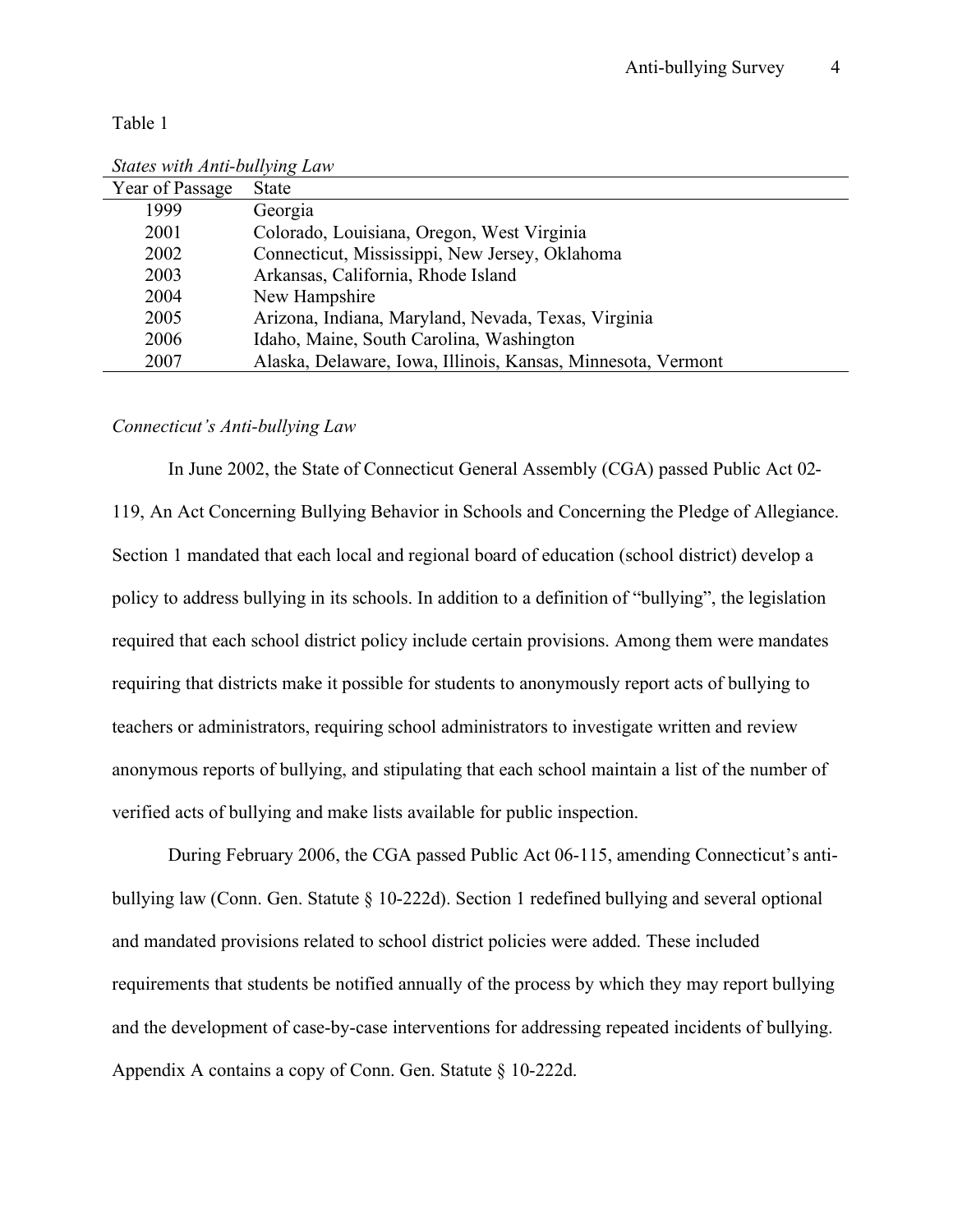Connecticut's school districts have responded to the law (Conn. Gen. Statute § 10-222d) and developed bullying policies. School administrators (e.g., principals and assistant principals) are expected to implement these policies at the building level. Although it has been over four years since the passage of Public Act 02-119, a state-level analysis of school district bullying policies has not taken place. We know little about the ways in which schools implement their policies (e.g., make provisions for anonymous reporting, investigate acts of bullying, intervene). Additionally, we neither know which curricula and programs are being used to address this issue nor do we know what information, training, or technical assistance principals need to reduce bullying and support safe learning in their schools.

Therefore, survey research was conducted to explore and describe public school principals' reports of: (a) their experiences with implementing the state's anti-bullying law (Conn. Gen. Statute  $\S 10-222d$ ), (b) related aspects of their school climate, (c) the anti-bullying curricula and programs in use in their schools, and (d) school personnel's need for related training and technical assistance. The law, as amended, provided the framework for the investigation.

The focus of this paper is on principals' reports of implementing the provisions of the law. The study was a collaborative effort between the Connecticut State Department of Education (CT-SDE) and the University of Hartford's Department of Educational Leadership.

### Methodology

Given the purpose of the investigation, a survey research design was selected. Creswell (2005) stated that a survey research design is appropriate when a researcher is asking questions that simply seek to primarily describe what is going on, as was the case in this study.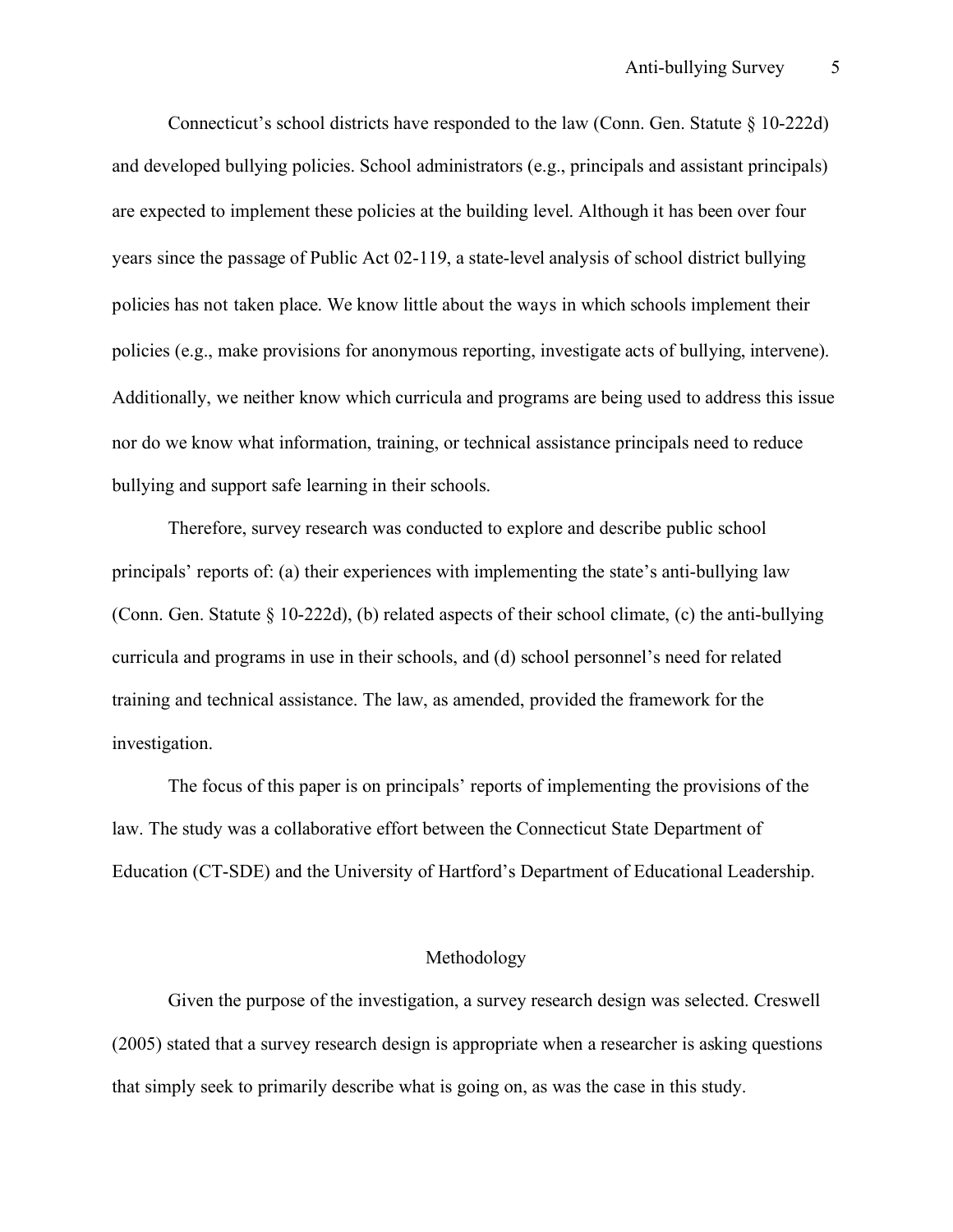Specifically, a large-scale cross-sectional design was used to collect data from the population of public school principals, statewide, at one point in time. The researchers developed a new instrument, the Bullying and School Climate Survey (survey), for the study, quantified the data, and then analyzed the data to describe trends about responses and to answer the research questions. The University's Human Subjects Committee approved the conduct of the study. Participation was voluntary.

#### *Survey Development and Description*

The survey development and design followed recommendations outlined by Creswell (2005) and Dillman (2000). First, the purpose of the survey research was specified, as described above. Second, different types of questions (i.e., close-ended and open-ended) were developed to align with the survey's purpose, using the anti-bullying law (Conn. Gen. Statute  $\S$  10-222d) as a framework. Third, attention was given to constructing the survey in a respondent-friendly manner. This included the formatting of paper pencil and online versions, the order of questions, and the appearance of the individual pages. The online version was created using the software Professional Quest©. Fourth, a small-scale pilot was conducted with five public school administrators who possessed expertise and knowledge about the law and related issues. All of the pilot participants choose to respond online. The instrument was also reviewed and approved by CT-SDE's legal department. Accordingly and based on all of the feedback, minor modifications were made to the survey.

The final instrument was organized into seven main sections that contained 50 questions. Of those, 10 provided for a "yes" or "no" response format; 17 had a list of items with a "check one" response format, 5 of which had a place to add information; 20 had a list of items with a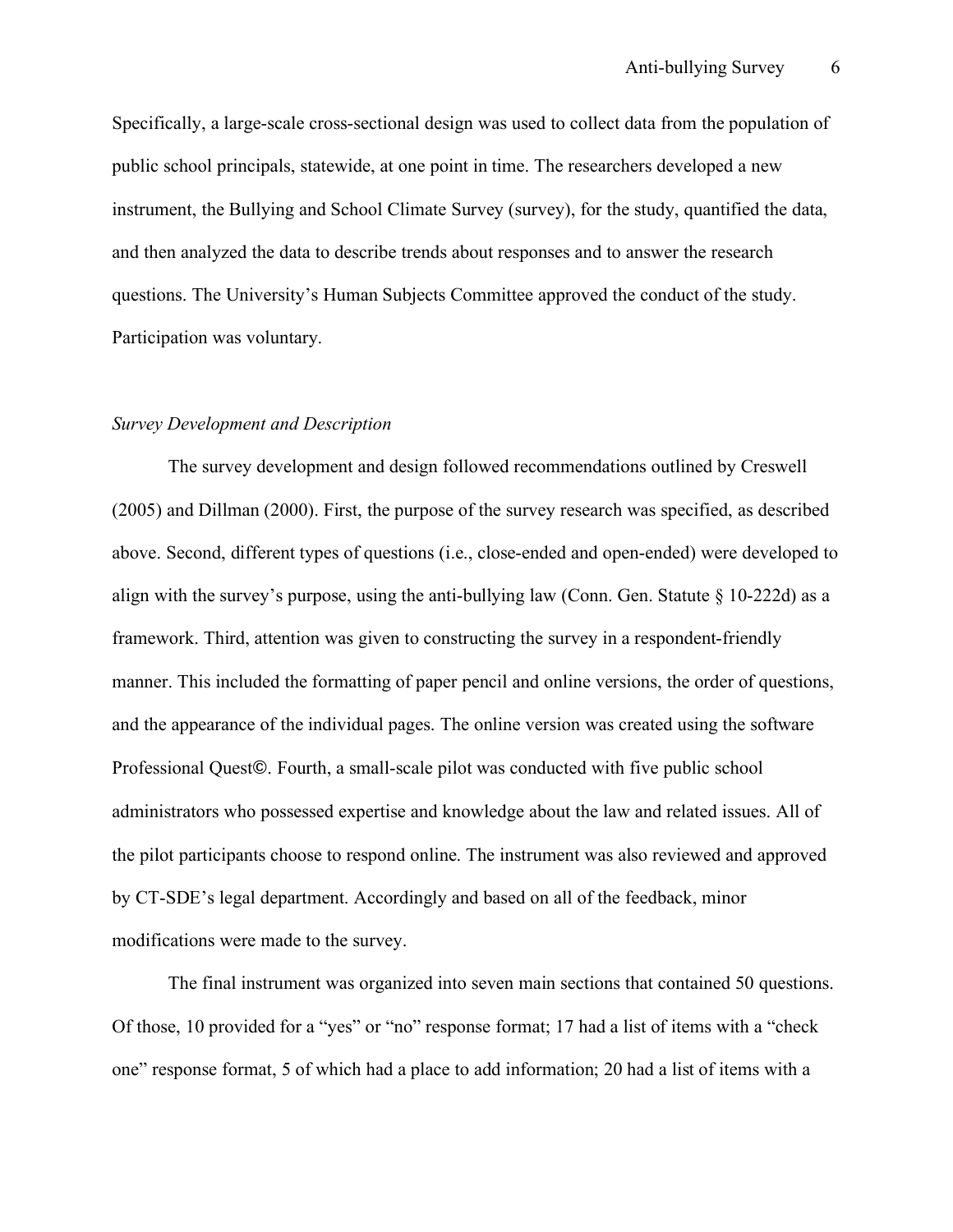"check all that apply" response format and a place to add information; and 3 had an open-ended response format. An optional eighth section contained 2 questions. A copy of the survey is in Appendix B.

#### *Data Collection*

The CT-SDE mailed an invitation to participate in the study and a copy of the survey to each public school principal in the state  $(N = 1069)$ ; includes elementary, middle, high, charter, and magnet schools). Respondents were given the option of completing the online version of the survey or completing and returning the paper-pencil version.

Within four weeks of the first mailing, 56 responses had been completed. At that time, a follow-up email, thanking those that participated for responding and asking those that had not yet responded to do so, was sent to principals through an electronic mailing list. Another 56 surveys were returned. After two more weeks, a final reminder, thank you letter was mailed to all principals and this yielded 80 additional responses. In total, 31 surveys were returned by mail and 161 were completed online, yielding a response rate of  $18\%$  ( $N = 192$ ).

#### *Data Analysis*

As stated above, the purpose of the study was to simply gather data to be able to explore and describe public school principals' reports of how schools were implementing Connecticut's anti-bullying law (Conn. Gen. Statute § 10-222d). The survey yielded nominal and qualitative data. The data from the close-ended items were examined using descriptive statistics (i.e., frequencies and percentages) generated through SPSS 11.0 for Mac OS X. Procedures associated with qualitative research (Marshall  $& Rossman, 1999$ ) were used to analyze the qualitative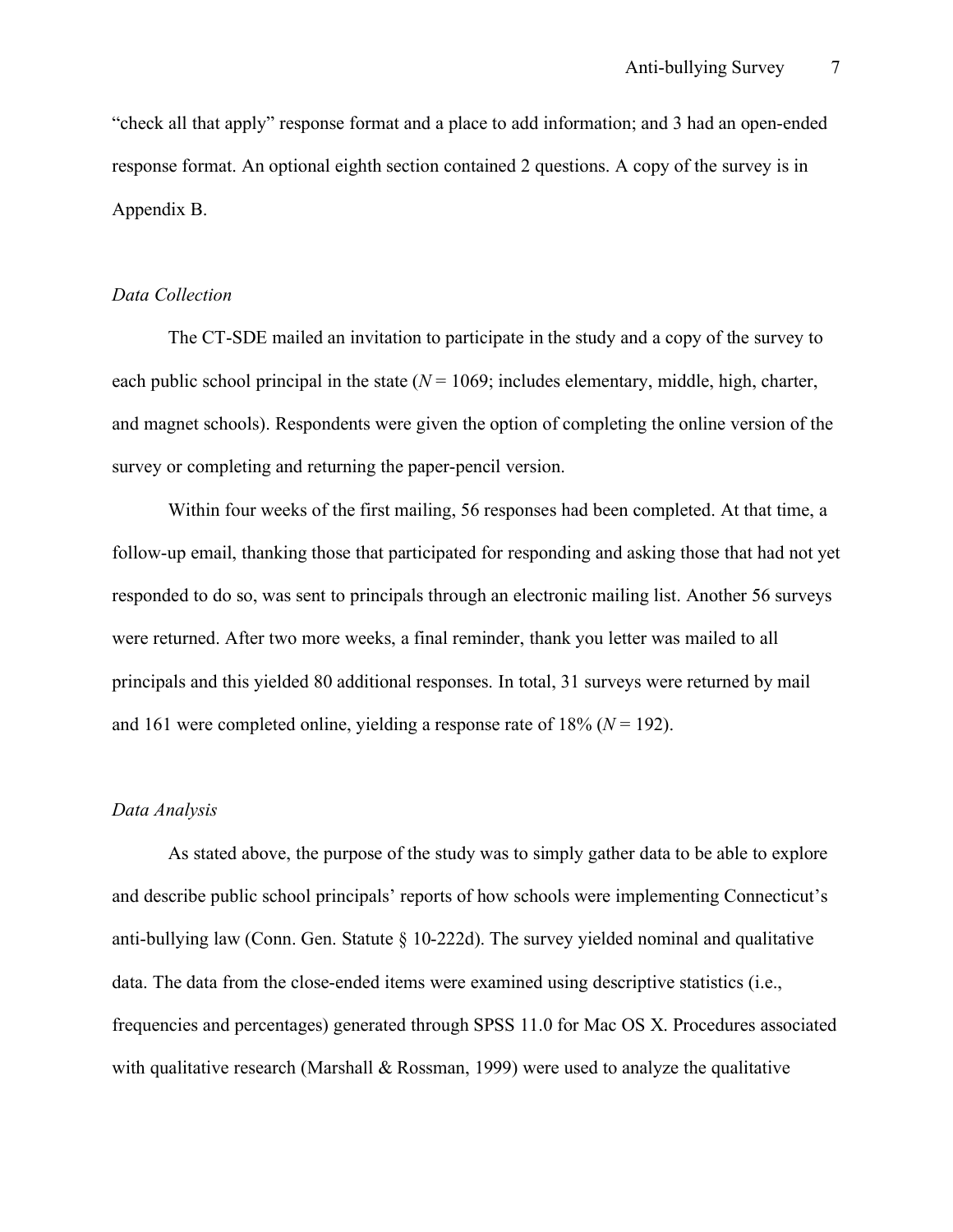responses. Responses were read several times to generate categories, themes, and patterns; findings were modified, and refined with each reading. Finally, data displays were created and occurrences of major themes were counted (quantizing; Miles & Huberman, 1994; McMillan  $\&$ Schumacher, 2006).

### *Participants and their Schools*

There were 192 survey respondents, which included 146 principals, 37 assistant principals, 4 deans of students, and 5 individuals who held other positions in their school or district (e.g., social work, director of special education). Slightly more than 40% of the participants indicated that they had been in their current administrative position for between 4 and 10 years. Table 2 contains information about study participants.

#### Table 2

| shay I ann panis T oshtons and Tears in that I oshton in |     | 1 <i>1 4</i> 1 |  |
|----------------------------------------------------------|-----|----------------|--|
|                                                          | n   | $\frac{0}{0}$  |  |
| Position Held                                            |     |                |  |
| Principal                                                | 146 | 76.0           |  |
| <b>Assistant Principal</b>                               | 37  | 19.3           |  |
| Dean of Students                                         |     | 2.1            |  |
| Other                                                    |     | 2.6            |  |
| <b>Years in Current Position</b>                         |     |                |  |
| Less than 1 year                                         | 14  | 7.3            |  |
| $1 - 3$ years                                            | 68  | 35.4           |  |
| $4 - 10$ years                                           | 77  | 40.1           |  |
| $11 - 15$ years                                          | 17  | 8.9            |  |
| $16+$                                                    | 16  | 8.3            |  |

*Study Participants' Positions and Years in that Position (n = 192)*

Nearly 88% of participants categorized their school as a traditional school (i.e., versus, for example, an interdistrict magnet or vocational/technical). There was considerable variability in reported grade span configurations of respondents' schools with 28 different types reported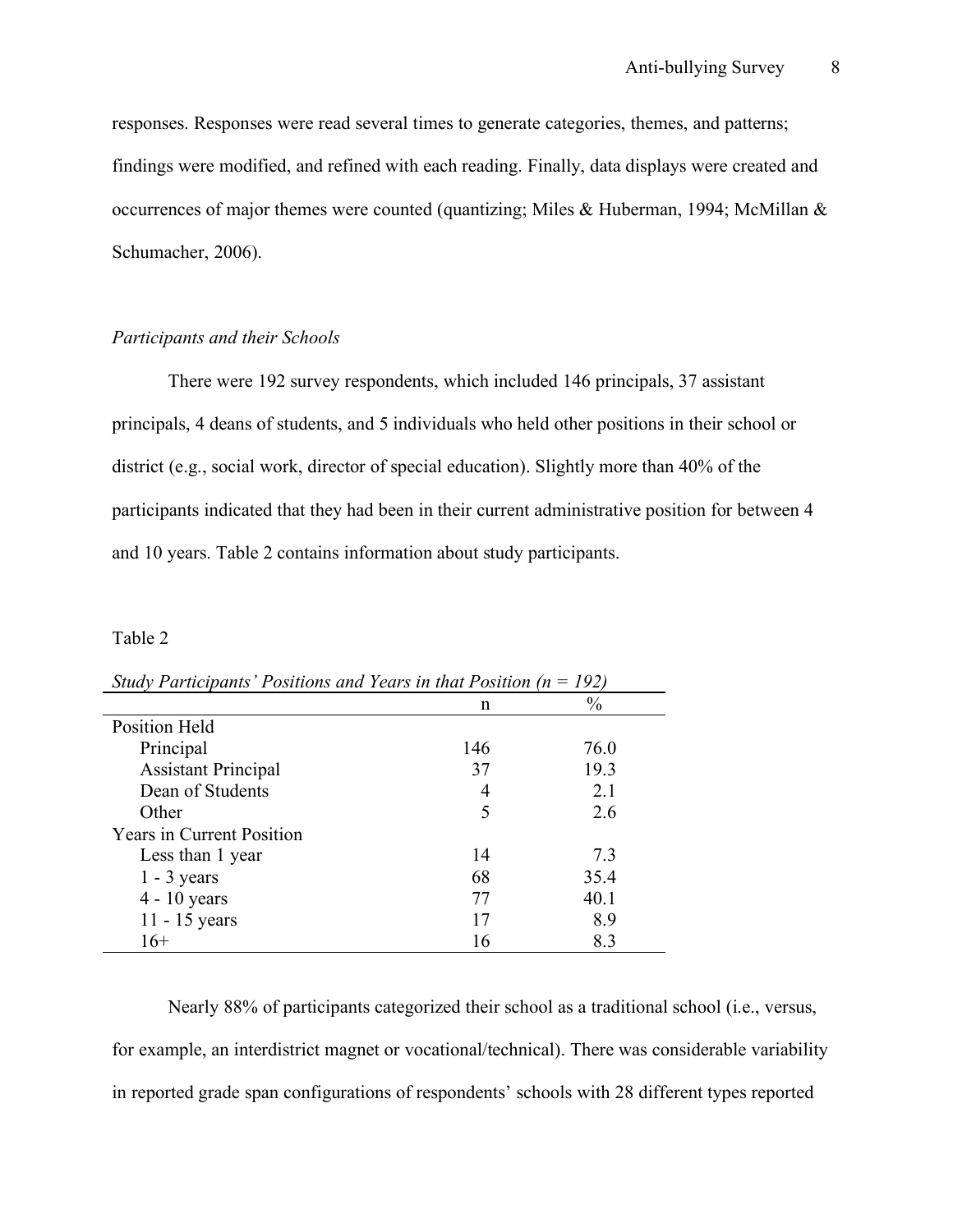(e.g., PreK - K, PreK - 5, grades 2 - 4, grades 5 - 8). Nearly 22% (*n* = 42) of participants indicated that their school included grades 9 - 12, followed by 13.5% (*n* = 26), grades 6 - 8; and 12% (*n* = 20), kindergarten through fifth grade. Participants' schools encompassed a range of student enrollments (range  $\le$  = 300 to > 2000), with nearly 76% ( $n = 145$ ) clustering between 301 - 1,000 students.

The CT-SDE has divided the state's 166 local school districts into nine groups based on socioeconomic status and indicators of need. These groups, known as district reference groups (DRG), enable educators to fairly compare groups of districts with similar characteristics. Survey respondents were from a cross section of the state's DRG and the distribution is somewhat similar to the distribution of school districts across these groups. Table 3 depicts frequencies and percentages for this distribution.

Table 3

| n  | $\frac{0}{0}$ |
|----|---------------|
|    | 4.2           |
| 42 | 22.1          |
| 18 | 9.5           |
| 30 | 15.8          |
| 24 | 12.6          |
| 21 | 11.1          |
| 15 | 7.9           |
| 14 | 7.4           |
| 18 | 9.5           |
|    |               |

*Participants' Reports of School District Reference Group (DRG) Classification (n = 187)*

#### Results

Select survey results, focusing on study participants' reports of their implementation of some of the provisions of Connecticut's anti-bullying law (Conn. Gen. Statute § 10-222d), are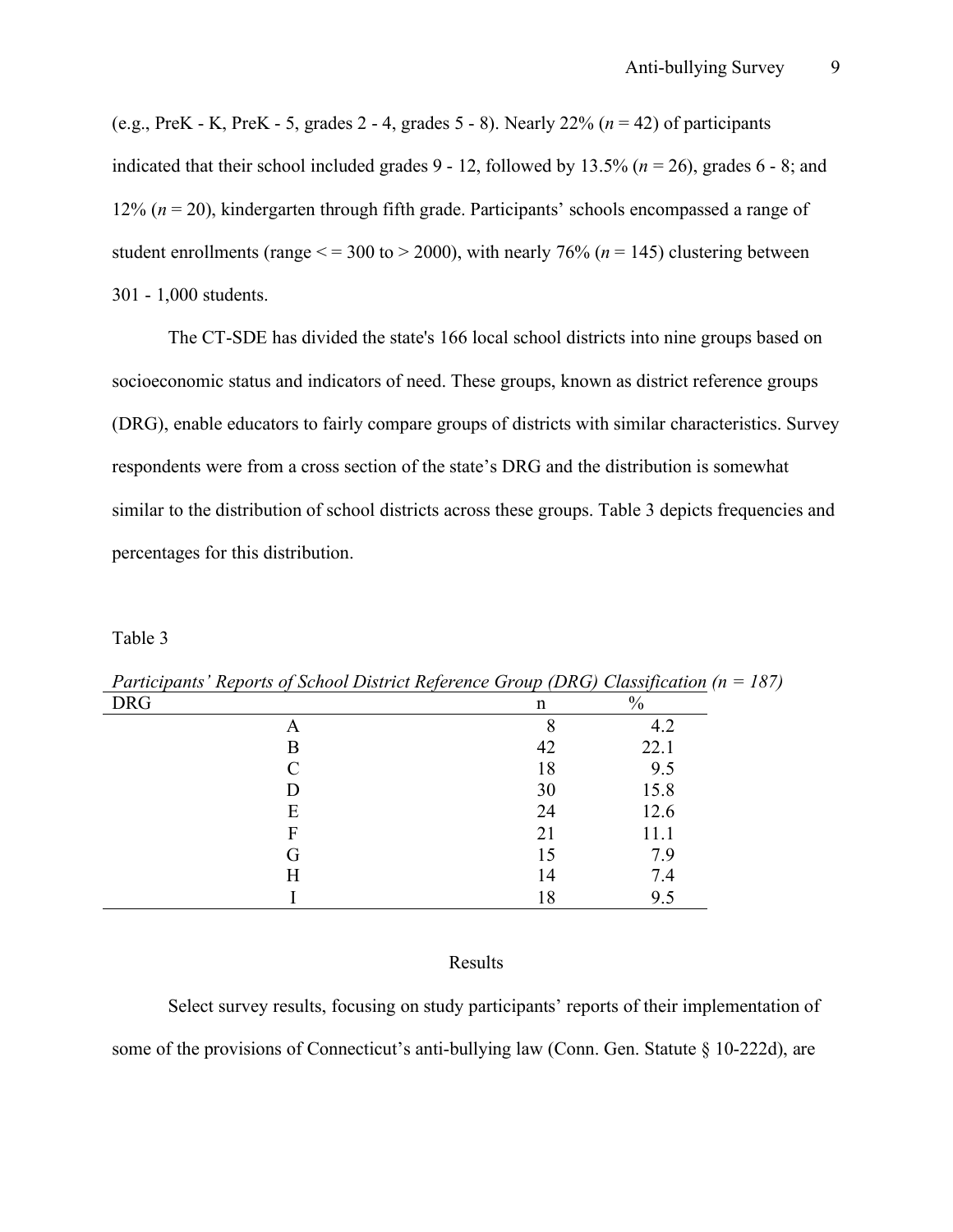presented next. These results were derived from an analysis of the data collected through the self-administered survey.

#### *District Bullying Policies*

Respondents were asked to check, from a list that was provided, elements that had been incorporated into their written bullying policy and any accompanying regulations. The list of elements included several of the policy requirements under Conn. Gen. Statute § 10-222d and other items that districts have been known to include. Table 4 contains a full list of the items offered; those with an asterisk connect to provisions of the law. The table also includes frequencies and percentages for all responses to this question, in rank order.

Concerning elements that are required under the law (Conn. Gen. Statute  $\S$  10-222d), almost all of the respondents' (95.3%) reported that their district policy included a "definition of bullying". Slightly more than 85% indicated that "disciplinary and remedial consequences" were included, followed by "policy and procedure notification to students and parents or guardians", 84.4%; "reporting, including anonymous reporting", 80.2%; "investigation and review", 77.6%; and "intervention strategies", 55.2%.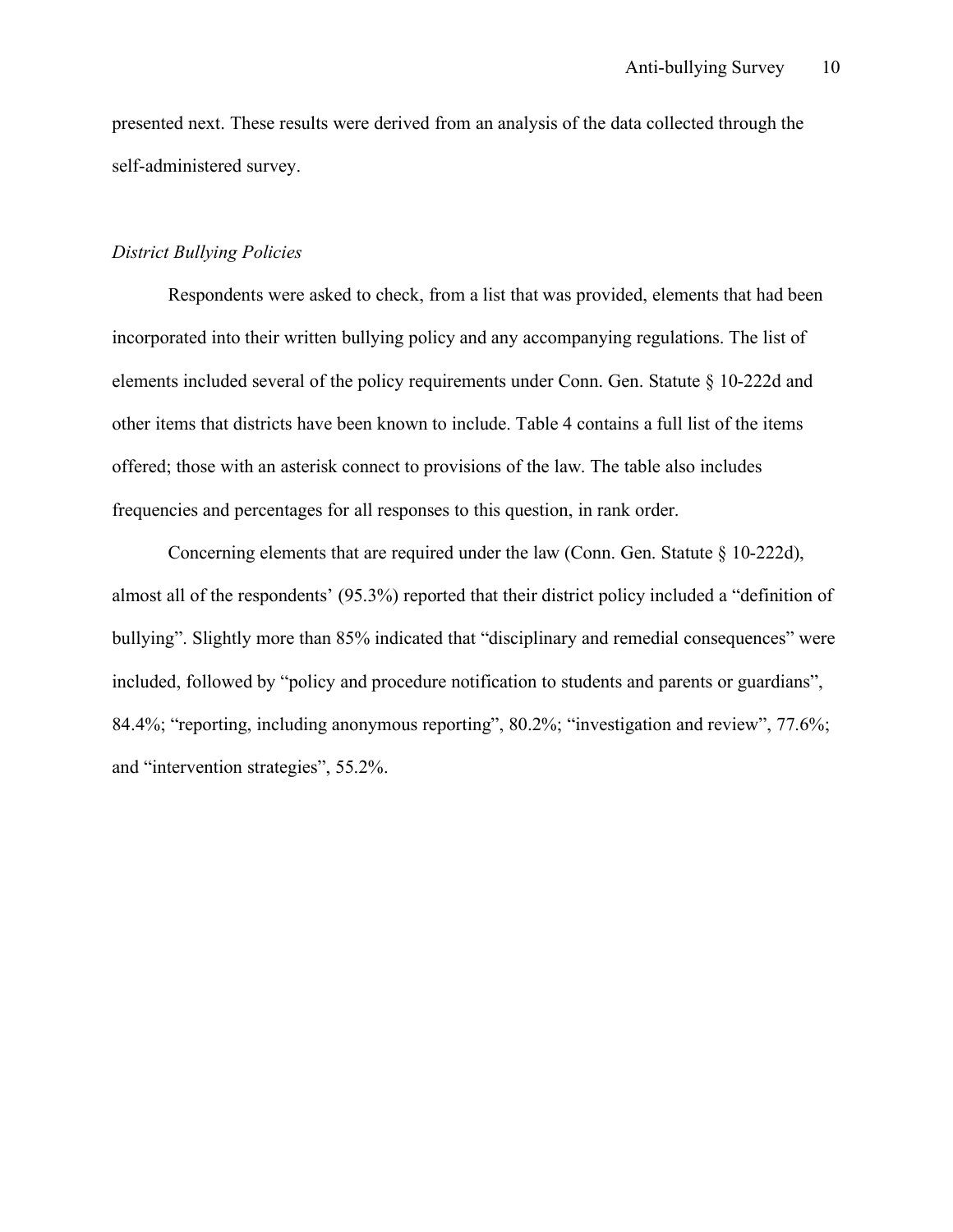Table 4

 $\mu$  Elements n  $\frac{9}{6}$ Definition of bullying\* 183 95.3 Disciplinary and remedial consequences<sup>\*</sup> 164 85.4 Policy and procedure notification to students and parents or guardians\* 162 84.4 Reporting, including anonymous reporting  $154$  80.2 Investigation and review\* 149 77.6 Due process and the process of  $133$  69.3 Intervention strategies\* 106 55.2 Public list of verified bullying acts<sup>\*</sup> 105 54.7 Positive standards for behavior 103 53.6 Definition of safe schools and the set of same schools and the set of set of  $\frac{94}{49.0}$ Prevention strategies 84 43.8 Appeals 39.6 Education, training, or professional development for faculty, staff, and students 73 38.0 Adult bullying behaviors 61 31.8 Retaliation 43 22.4 Other 8 4.2

*Participants' Reports of Elements Included in District Bullying Policy and Regulations (n = 192)*

Note: Question had a "Check ALL that apply" response format.

\* Items are associated with policy elements under Conn. Gen. Statute § 10-222d

### *Student Notification Regarding Anonymous Reporting*

Conn. Gen. Statute § 10-222d directs districts to notify students, at least annually, about the process for making anonymous reports of acts of bullying. Survey respondents were asked to indicate how often they did so. Of the subsample of participants responding to this survey item  $(n = 187)$ , 91.9%  $(n = 172)$  reported that they notified students annually or more often. Those participants that reported "other" did not specify the precise frequency with which they notified students. Table 5 shows percentages and frequencies for all participant responses, in rank order.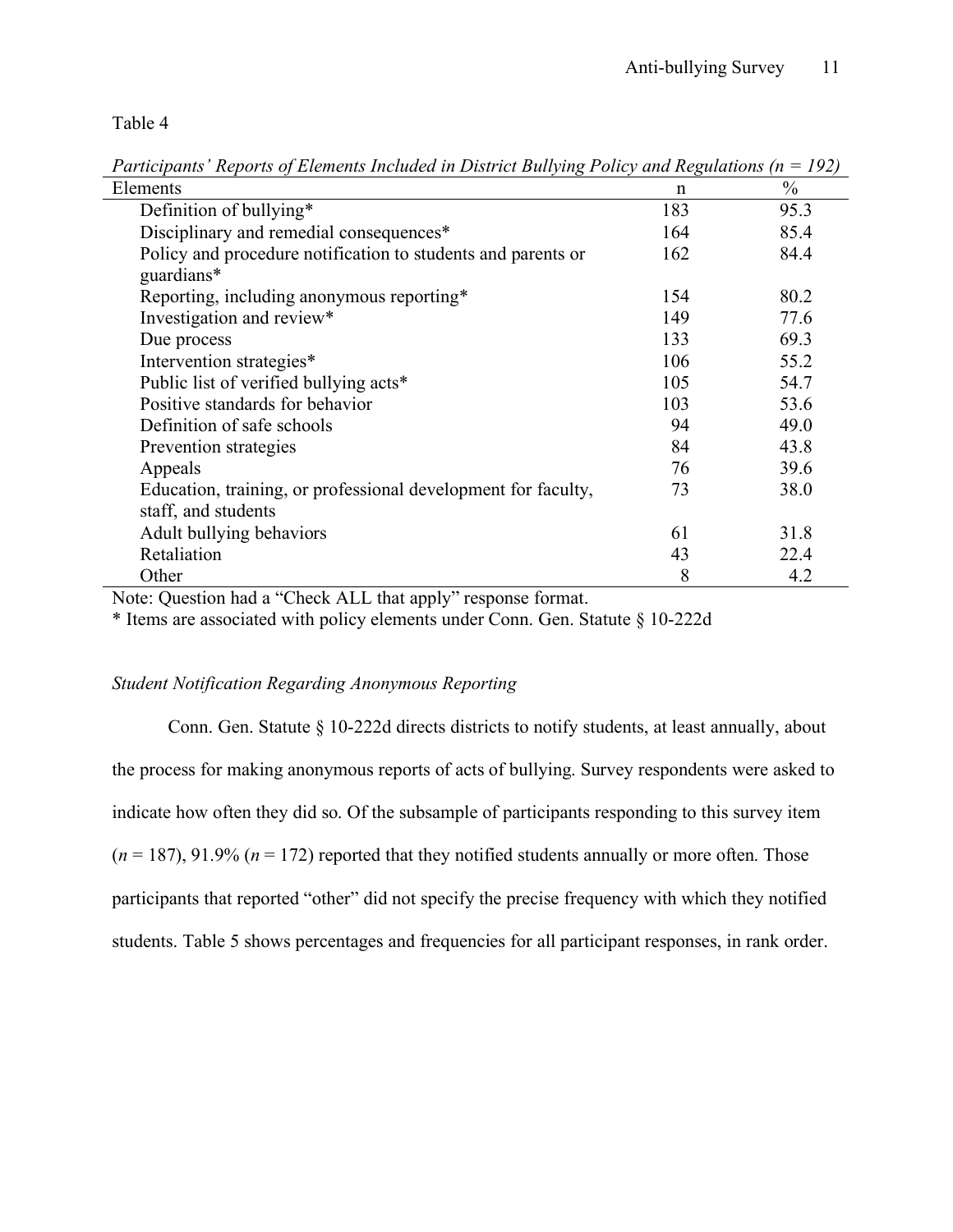Table 5

| $\sim$ . $\sim$ , $\sim$ , $\sim$ , $\sim$ , $\sim$ , $\sim$ , $\sim$ , $\sim$ , $\sim$ , $\sim$ , $\sim$ , $\sim$ , $\sim$ , $\sim$ , $\sim$ , $\sim$ , $\sim$ , $\sim$ , $\sim$ , $\sim$ , $\sim$ , $\sim$ , $\sim$ , $\sim$ , $\sim$ , $\sim$ , $\sim$ , $\sim$ , $\sim$ , $\sim$ , $\sim$ |     |      |
|-----------------------------------------------------------------------------------------------------------------------------------------------------------------------------------------------------------------------------------------------------------------------------------------------|-----|------|
| Frequency                                                                                                                                                                                                                                                                                     |     | $\%$ |
| Annually*                                                                                                                                                                                                                                                                                     | 122 | 65.2 |
| Upon arrival to the school (during student orientation)                                                                                                                                                                                                                                       | 25  | 13.4 |
| Each semester                                                                                                                                                                                                                                                                                 | 19  | 10.2 |
| Other                                                                                                                                                                                                                                                                                         |     | 8.0  |
| Each quarter                                                                                                                                                                                                                                                                                  |     |      |

*Participants' Reports of Frequency of Notifying Students about Anonymous Reporting (n = 187)*

Note: Question had a "Check ONE response" response format.

\* Minimum requirement under Conn. Gen. Statute § 10-222d

The top three ways in which participants indicated that they told students that they could make anonymous reports of acts of bullying included student handbooks, 66.7%; classroom presentations, 54.7%; and assemblies, 45.3%. Frequencies and percentages for all responses are displayed in Table 6, in descending order.

### Table 6

*Participants' Reports of How They Inform Students about Anonymous Reporting (n = 188)*

| Processes              | n   | $\%$ |
|------------------------|-----|------|
| Student handbook       | 128 | 66.7 |
| Classroom presentation | 105 | 54.7 |
| Assembly               | 87  | 45.3 |
| During homeroom        | 40  | 20.8 |
| Student handouts       | 37  | 19.3 |
| Other                  | 28  | 14.6 |

Note: Question had a "Check ALL that apply" response format.

## *Investigating and Verifying Allegations of Bullying*

Conn. Gen. Statute § 10-222d stipulates that school administrators must investigate

written and anonymous reports of bullying. When asked who was officially responsible for

receiving and investigating written reports of bullying in their schools, 56.3% of the respondents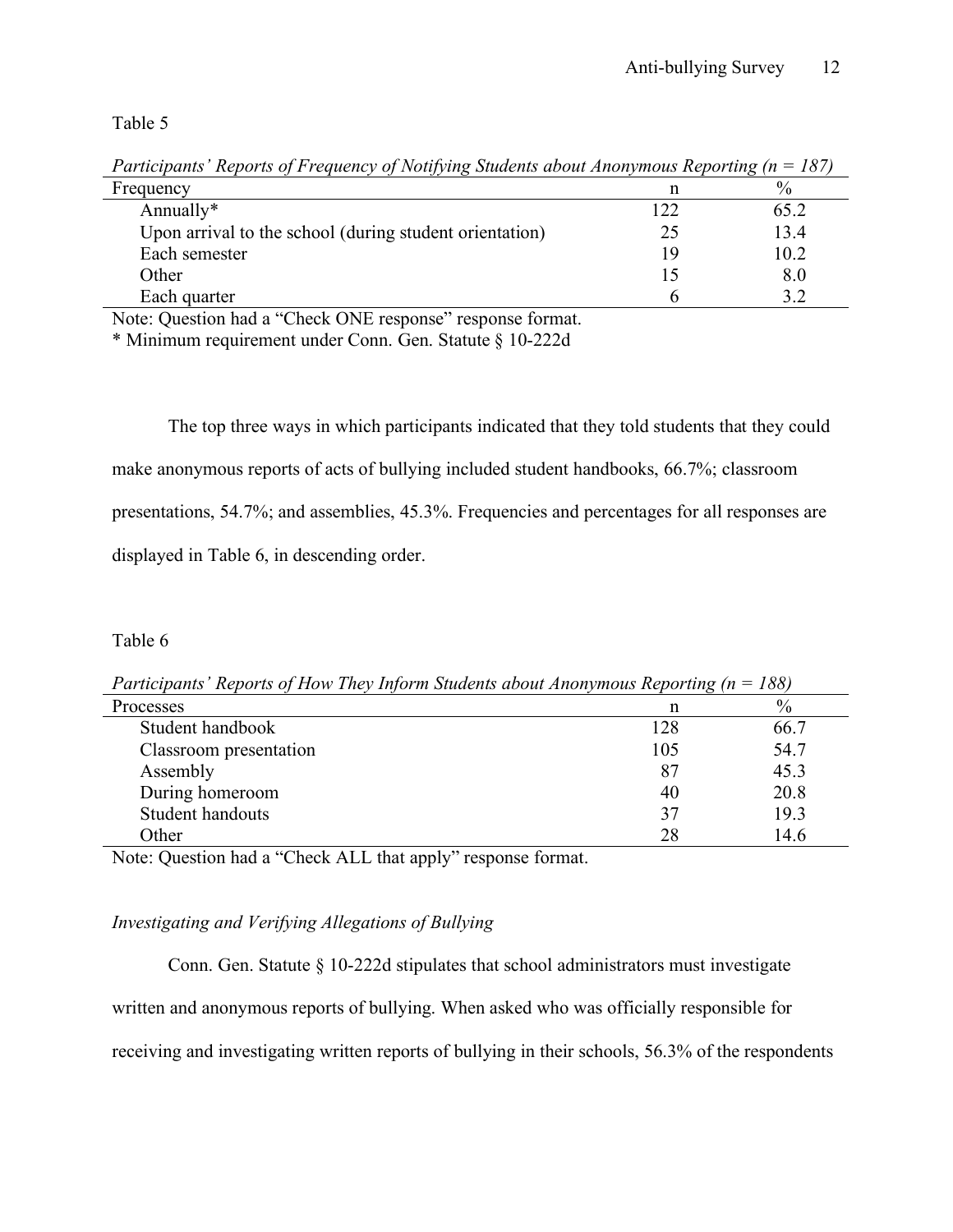indicated it was the principal and 29.2% indicated it was the assistant principal. Table 7 shows frequencies and percentages for responses to this item, in order of selection.

#### Table 7

| $\frac{1}{2}$ $\frac{1}{2}$ |     |      |
|-----------------------------|-----|------|
| Person Responsible          | n   | $\%$ |
| Principal                   | 108 | 56.3 |
| Assistant principal         | 56  | 29.2 |
| Other                       |     | 4.7  |
| School psychologist         |     | 3.6  |
| School social worker        |     | 2.6  |
| Guidance counselor          |     | 1.6  |
| Title IX coordinator        |     | 1.6  |
| School nurse                |     | 0.5  |
| Teacher                     |     | 0.0  |

*Participants' Reports of the Person Responsible for Receiving and Investigating Written Reports*   $(102)$ 

In a related item, respondents were asked to indicate whether their school had a formally articulated process for investigating allegations of bullying,  $83.2\%$  ( $n = 159$ ) of the individuals responding to this item  $(n = 191)$  reported that they did. Almost 11%  $(n = 20)$  indicated that they did not and slightly more than  $6\%$  ( $n = 12$ ) indicated they were not aware of one. Concerning the procedures they used to investigate and determine outcomes of formal allegations of bullying, 99.5% reported that the "person reporting the incident" was interviewed. Similarly, almost all participants indicated that interviews were also conducted with "witnesses" (98.4%), the "alleged target" (97.9%), and the "alleged bully" (97.9%). Table 8 contains frequencies and percentages for participant responses, in descending order.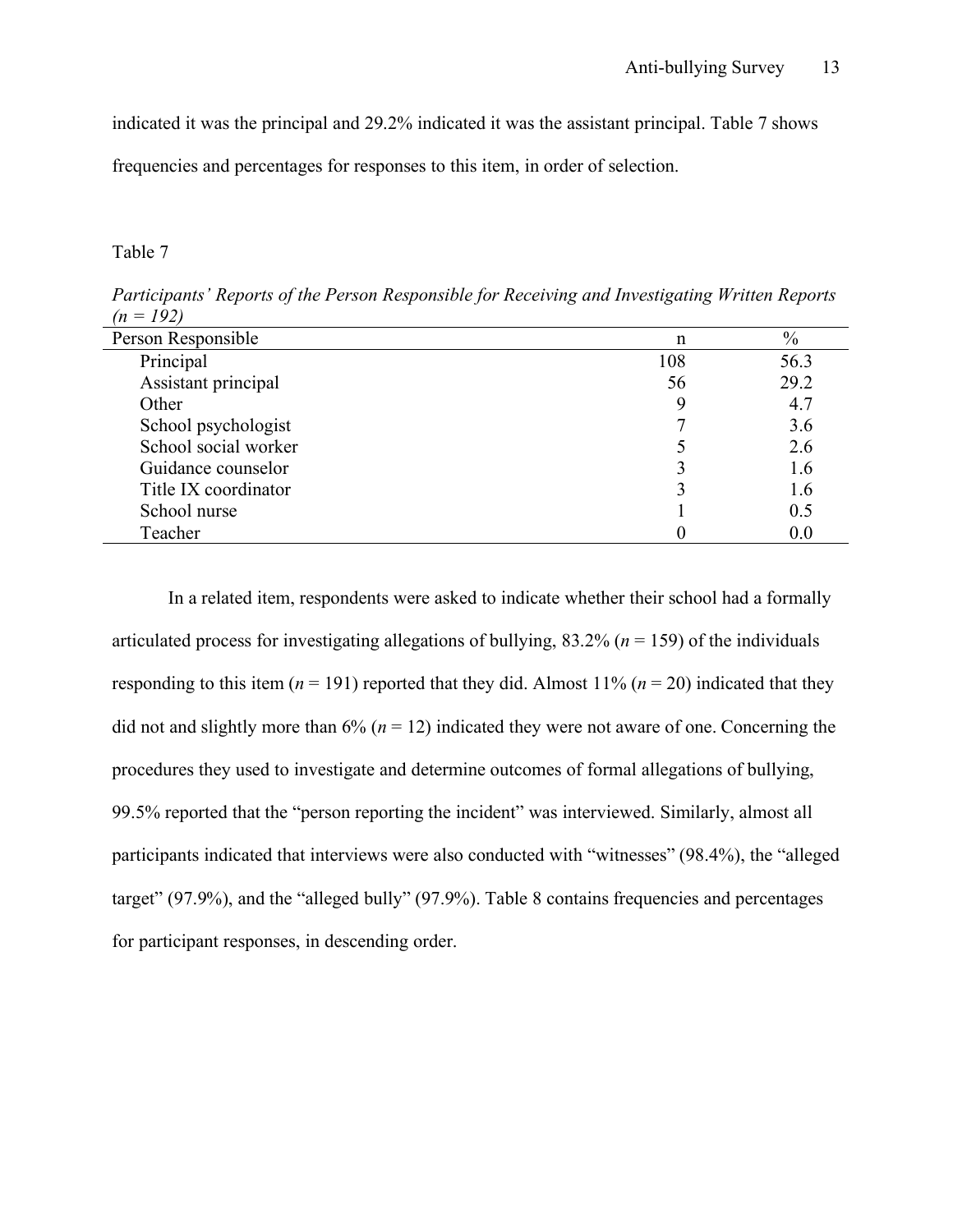Table 8

| Procedures Used                                            | n   | $\%$ |
|------------------------------------------------------------|-----|------|
| Interview person reporting the incident                    | 191 | 99.5 |
| Interview witnesses (e.g., teachers, students, bus driver) | 189 | 98.4 |
| Interview alleged target                                   | 188 | 97.9 |
| Interview alleged bully                                    | 188 | 97.9 |
| Speak with alleged target's parent or guardian             | 185 | 96.4 |
| Speak with alleged bully's parent or guardian              | 184 | 95.8 |
| Review written report                                      | 167 | 87.0 |
| Observe alleged bully                                      | 112 | 58.3 |
| Observe alleged target                                     | 107 | 55.7 |
| Other                                                      | 15  | 7.8  |

*Participants' Reports of Investigation Procedures for Formal Allegations of Bullying (n = 192)*

Note: Question had a "Check ALL that apply" response format.

In verifying acts of bullying, of note is the fact that the definition of "bullying", which is contained in Conn. Gen. Statute § 10-222d, includes the phrase that the overt act must be repeated against the same student "over time". Study participants were asked to indicate whether the district definition of "repeated" included the "number of incidents", "duration", or both. Nearly 69% (*n* = 132) of respondents reported that their definition encompassed both the number and duration of incidents. Another  $30.7\%$  ( $n = 59$ ) reported that the definition of repeated included only the number of incidents.

A related question requested that respondents write out their definition of "over time". Notably, the 174 responses were quite variable and few significant themes surfaced. Although 81 responses contained a phrase or words that suggested participants defined over time as acts of bullying that "occur over some timeframe" (day, week, month, year, calendar year, semester), no single timeframe emerged as significant. In fact, respondents often included more than one timeframe within their definition. Forty-six responses contained words suggesting that respondents defined over time as acts of bullying that "occur more than one time, irrespective of the timeframe". Twenty-nine of the responses included phrases that suggested participants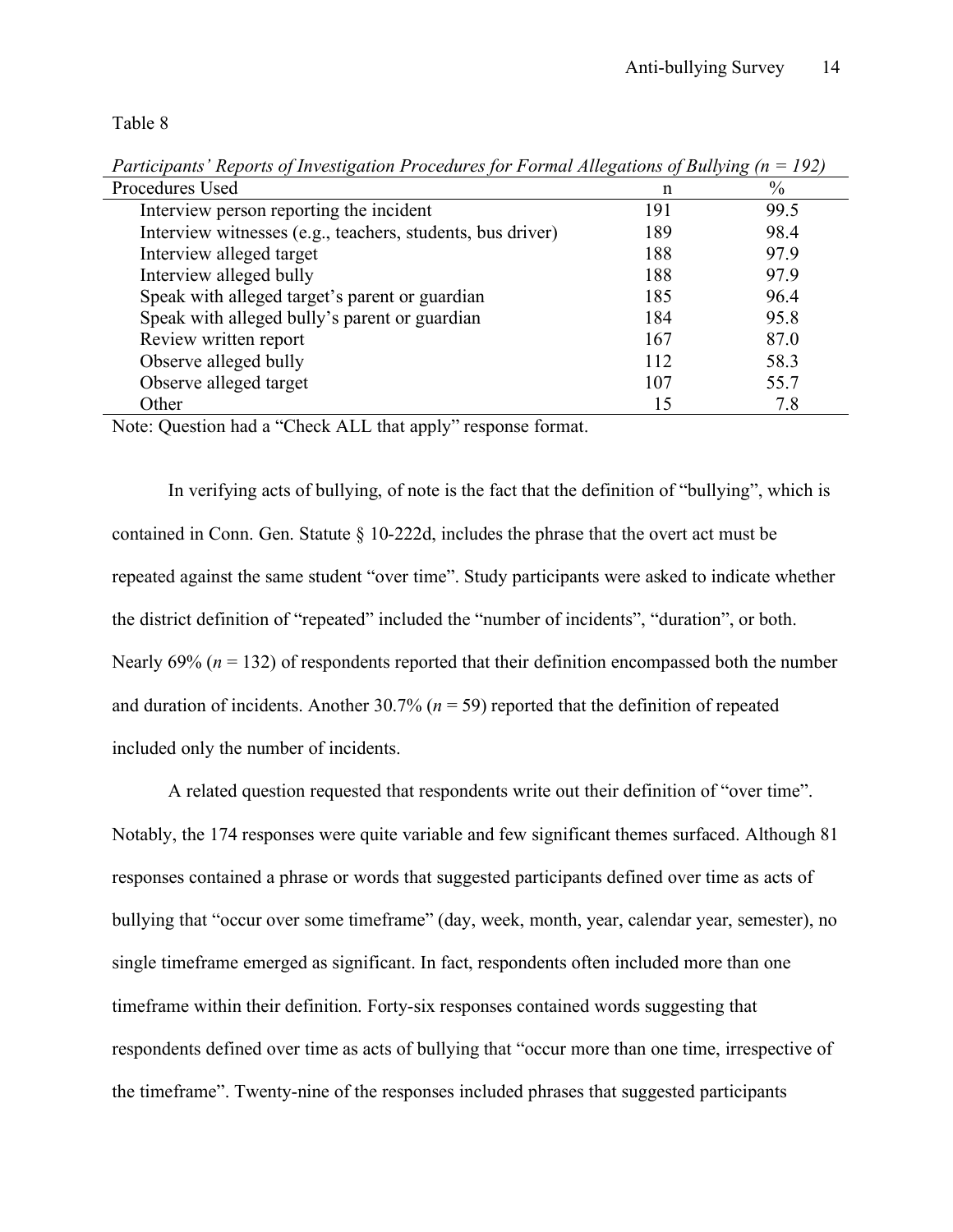defined over time as acts of bullying that "establish a pattern". Table 9 contains some verbatim

examples of participants' responses (in their entirety) related to these themes.

### Table 9

| Major Themes Generated from Participants Reports of Definition of Over Time | $n = 1/41$                                            |
|-----------------------------------------------------------------------------|-------------------------------------------------------|
| Theme                                                                       | Verbatim Example Responses                            |
| Acts of bullying "occur over some                                           | "Anything over a three day time period"               |
| timeframe" $(n = 81)$                                                       | "Over a period of days, weeks, months"                |
|                                                                             | "Over the course of at least a school year"           |
| Acts of bullying "occur more than one                                       | "Incidents that happen more than one time during a    |
| time, irrespective of the timeframe"                                        | marking period"                                       |
| $(n = 46)$                                                                  | "2 or more incidents in a school year"                |
|                                                                             | "More than 2-3 times within a short period of time"   |
| Acts of bullying "establish a pattern"                                      | "Any repetition that constitutes a pattern"           |
| $(n = 29)$                                                                  | "Any repetition that indicates separate events"       |
|                                                                             | "Bully shows a distinct pattern or trend of behavior" |
|                                                                             |                                                       |

*Major Themes Generated from Participants' Reports of Definition of "Over Time" (n = 174)*

The definition of bullying under Conn. Gen. Statute § 10-222d requires schools to address acts of bullying that occur on school grounds, at school-sponsored activities, or on a school bus. Policies may also include provisions dealing with bullying outside of the school setting, if it has a direct and negative impact on a student's academic performance or safety in school. Concerning locations explicitly addressed under districts' bullying policies, 94.3% of participants reported they included "school-sponsored activities", followed by "school grounds", 91.7%; and "school bus", 82.8%. Percentages and frequencies for respondents' responses are depicted in Table 10, in descending order.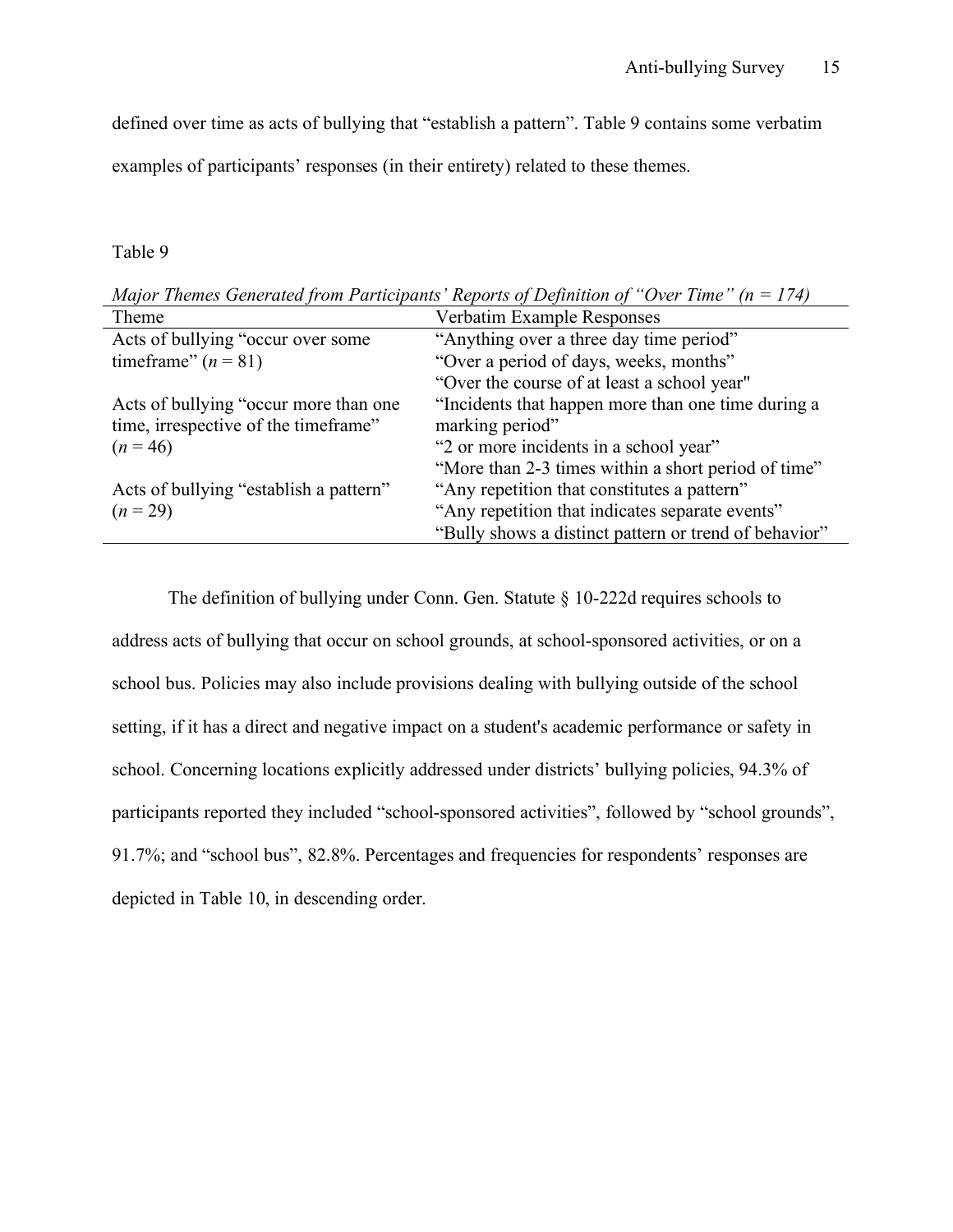Table 10

| Locations                                                | n   | $\%$ |
|----------------------------------------------------------|-----|------|
| School-sponsored activity*                               | 181 | 94.3 |
| School grounds*                                          | 176 | 91.7 |
| School bus*                                              | 159 | 82.8 |
| Off-campus – Internet (cyber-bullying)                   | 72  | 37.5 |
| Off-campus – Community (e.g., neighborhood, recreational | 53  | 27.6 |
| facilities)                                              |     |      |
| Other                                                    | 12  | 6.3  |
|                                                          |     |      |

*Participants' Reports of Locations Addressed in Policy (n = 192)*

Note: Question had a "Check ALL that apply" response format.

\* Included in the Conn. Gen. Statute § 10-222d definition of bullying

### *Notification and Tracking Verified Acts of Bullying*

Once acts of bullying are verified, Conn. Gen. Statute § 10-222d stipulates the

notification of parents or guardians of the bully and those of the target. Survey respondents were

asked to select, from the list provided, all persons notified. Nearly 98% (*n* = 188) of respondents

indicated they notified the parents or guardians of the bully and slightly more than  $97\%$  ( $n = 187$ )

reported notifying the parents or guardians of the target. Table 11 shows frequencies and

percentages for all responses, in rank order.

Table 11

| T articipants - Reports of T ersons ivolified doom verified Acts of Bullying $(n - 192)$ |     |               |  |
|------------------------------------------------------------------------------------------|-----|---------------|--|
| Persons Notified                                                                         | n   | $\frac{0}{0}$ |  |
| Parents or guardians of bully*                                                           | 188 | 97.9          |  |
| Parents or guardians of target*                                                          | 187 | 97.4          |  |
| Teachers                                                                                 | 165 | 85.9          |  |
| Guidance staff                                                                           | 150 | 78.1          |  |
| Superintendent or designee                                                               | 114 | 59.4          |  |
| Other                                                                                    | 34  | 177           |  |
|                                                                                          |     |               |  |

*Participants' Reports of Persons Notified about Verified Acts of Bullying (n = 192)*

Note: Question had a "Check ALL that apply" response format.

\* Required under Conn. Gen. Statute § 10-222d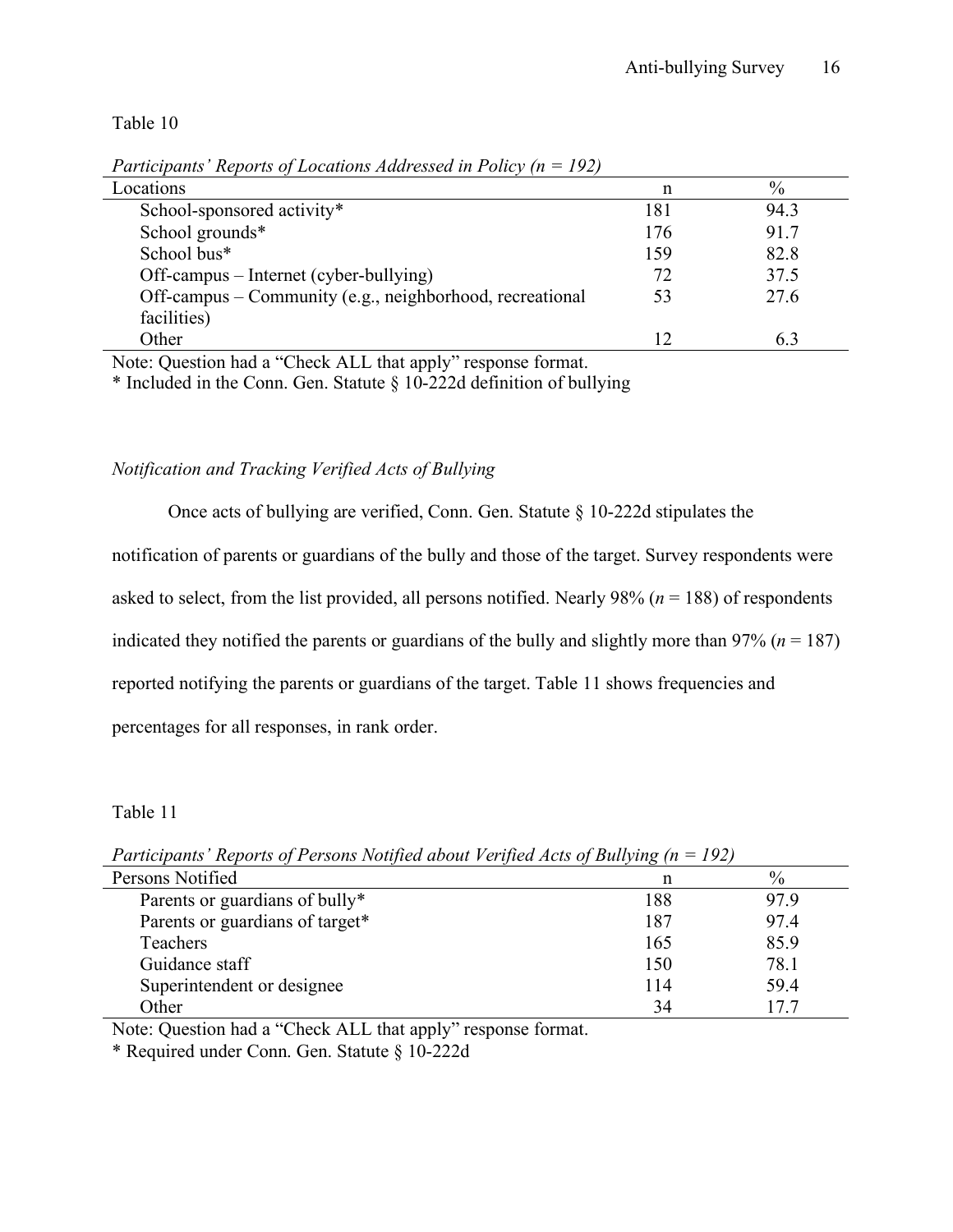Conn. Gen. Statute § 10-222d mandates that districts maintain a list of the number of verified acts of bullying in their school and make the list available for public inspection. Nearly 86% ( $n = 165$ ) of survey respondents reported that "ves" they did maintain a list and 14.1% ( $n =$ 27) indicated that they did not. Concerning having the list immediately available for public inspection, 76.3% ( $n = 122$ ) reported that it was and 23.8% ( $n = 38$ ) indicated that it was not.

### *Intervention Strategy for School Staff to Deal with Bullying*

District policies must include, under the provisions of Conn. Gen. Statute § 10-222d, an intervention strategy for school staff to deal with bullying. Study participants were asked to select, from a list provided, all the interventions that were used to address verified acts of bullying behavior. "Counseling" (96.9%) and having a "conference" with the bully (96.9%) were the top two selections. Frequencies and percentages for responses to this item are displayed, in descending order, in Table 12.

Table 12

*Participants' Reports of the Interventions used to Address Verified Acts of Bullying (n = 192)*

| Interventions                                               | n   | $\frac{0}{0}$ |
|-------------------------------------------------------------|-----|---------------|
| Counseling                                                  | 186 | 96.9          |
| Conference with bully                                       | 186 | 96.9          |
| Increased supervision and monitoring of the student(s)      | 171 | 89.1          |
| In-school suspension                                        | 159 | 82.8          |
| Detention                                                   | 156 | 81.3          |
| Out-of-school suspension                                    | 153 | 79.7          |
| Warning                                                     | 150 | 78.1          |
| Restorative justice (providing a remedy for the wrong done) | 102 | 53.1          |
| Peer mediation                                              | 85  | 44.3          |
| Community service                                           | 57  | 29.7          |
| Expulsion                                                   | 55  | 28.6          |
| Other                                                       | 21  | 10.9          |

Note: Question had a "Check ALL that apply" response format.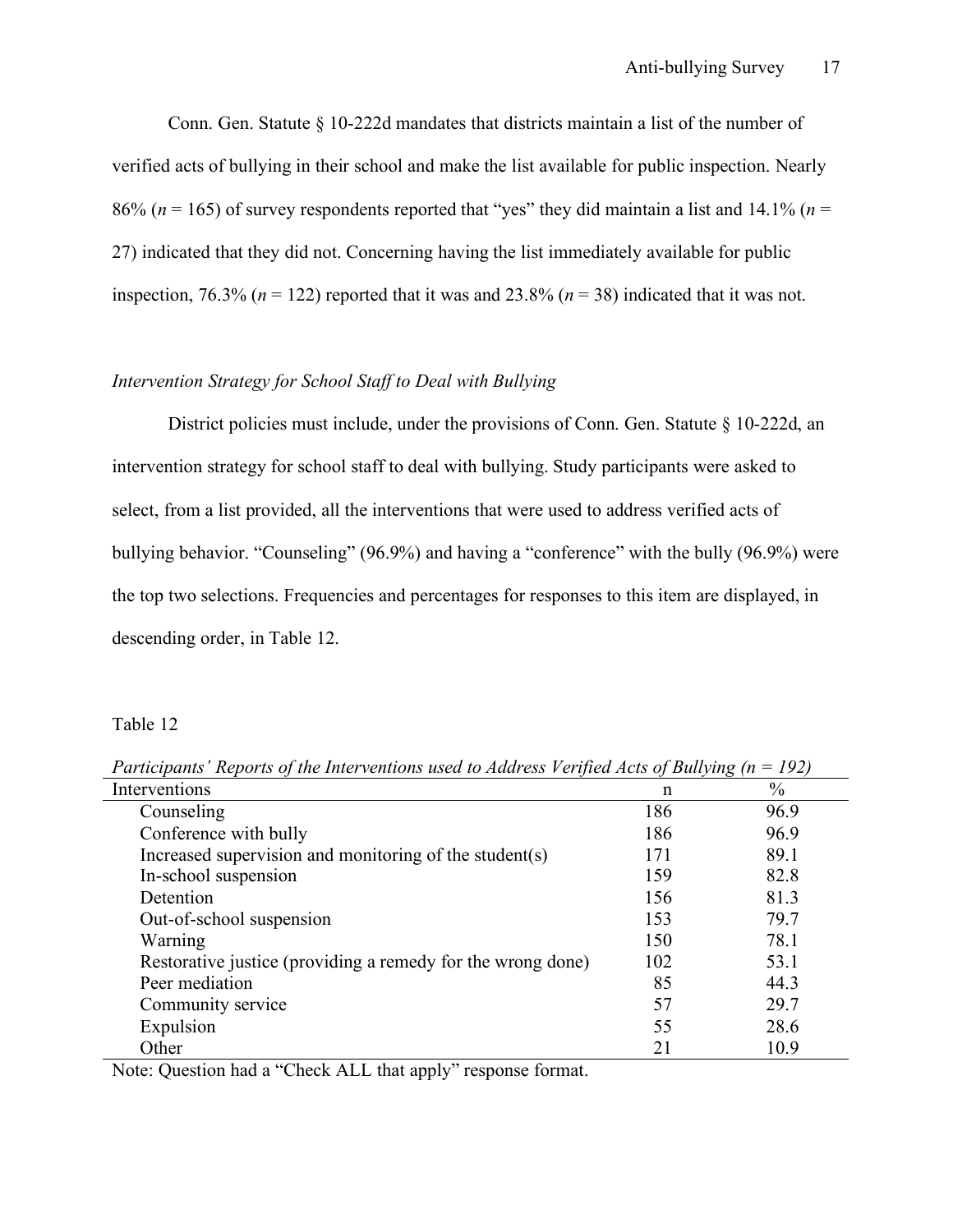Participants were also asked to select, from a list that was provided, all the interventions that were used in working with targeted students. Respondents' top three selections comprised "counseling" the targeted student (95.8%), encouraging the student to "seek help when targeted" (95.3%), and increasing "supervision and monitoring" of the targeted student (94.1%). Table 13 contains frequencies and percentages, in rank order, for all responses to this item.

### Table 13

| $\cdots$ $\cdots$ $\cdots$ $\cdots$ $\cdots$ $\cdots$ $\cdots$ $\cdots$ $\cdots$ $\cdots$ $\cdots$ $\cdots$ $\cdots$ $\cdots$ |     |               |
|-------------------------------------------------------------------------------------------------------------------------------|-----|---------------|
| Interventions                                                                                                                 | n   | $\frac{0}{0}$ |
| Counseling                                                                                                                    | 184 | 95.8          |
| Encouragement of student to seek help when targeted                                                                           | 183 | 95.3          |
| Increased supervision and monitoring of the student                                                                           | 177 | 94.1          |
| Mediation/conflict resolution with an adult mediator                                                                          | 150 | 78.1          |
| Peer mediation                                                                                                                | 69  | 35.9          |
| Other                                                                                                                         | 13  | 6.8           |
|                                                                                                                               |     |               |

*Participants' Reports of the Interventions used with Targeted Students (n = 192)*

Note: Question had a "Check ALL that apply" response format.

### *Challenges with Implementing Conn. Gen. Statute § 10-222d*

Participants were called upon to report the challenges they faced in implementing the provisions of the law. Almost 47% of participants selected "getting parents or guardians of students to file written reports of suspected bullying" and nearly 46% also chose "time to conduct investigations" as challenges to implementing the law. Table 14 shows percentages and frequencies for participants' responses to this item, in order of selection.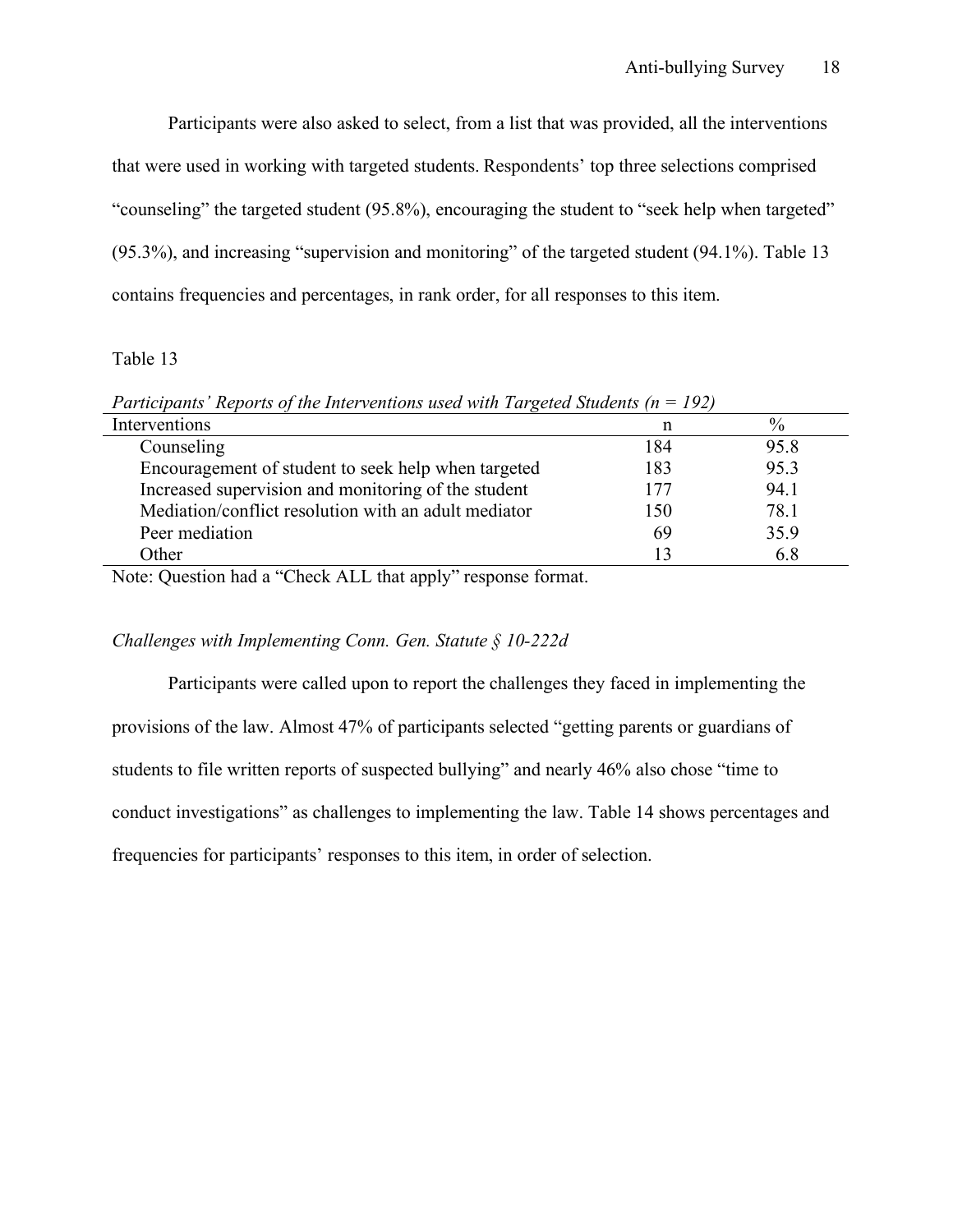Table 14

| I annopanis Reports of Chanenges with implementing the Law (h<br>1/21 |    |               |  |  |  |  |
|-----------------------------------------------------------------------|----|---------------|--|--|--|--|
| Challenges                                                            |    | $\frac{0}{0}$ |  |  |  |  |
| Getting parents or guardians of students to file written reports      | 90 | 46.9          |  |  |  |  |
| of suspected bullying                                                 |    |               |  |  |  |  |
| Time to conduct investigations                                        | 87 | 45.3          |  |  |  |  |
| Lack of support from the verified bullies parent or guardian          | 84 | 43.8          |  |  |  |  |
| Investigating anonymous reports                                       | 79 | 41.1          |  |  |  |  |
| Inadequate training of teachers and school staff in this area         | 74 | 38.5          |  |  |  |  |
| Getting teachers and school staff to notify administration in a       | 62 | 32.3          |  |  |  |  |
| timely manner of bullying reports                                     |    |               |  |  |  |  |
| A thorough understanding of the legislation                           | 62 | 32.3          |  |  |  |  |
| Limited intervention strategies                                       | 55 | 28.6          |  |  |  |  |
| Lack of support from the target's parent or guardian                  | 40 | 20.8          |  |  |  |  |
| Other                                                                 | 12 | 6.3           |  |  |  |  |

*Participants' Reports of Challenges with Implementing the Law (n = 192)*

Note: Question had a "Check ALL that apply" response format.

#### Discussion

It has been five years since the passage of Public Act 02-119 (2002). In terms of the public policy change process and the range of activities and different jurisdictions (state and local governments) that it encompasses, this is not a long time. The select results presented here suggest that most of the survey respondents' school districts have been busy implementing several provisions of the law. They have put into place various policy elements as prescribed and they should be commended in that regard.

Notably, however, there is unevenness related to participants' reports of full implementation of all of the provisions. In other words, none of the elements of the law (Conn. Gen. Statute § 10-222d), as discussed here, was reported by all participants (i.e., 100%) as being included in their district policies. On the one hand, data revealed, for example, that nearly all of the participants reported that their policy contained a definition of bullying and that they notified students, annually or more often, about the process for making anonymous reports of acts of bullying. On the other hand, data revealed that only slightly more than half of the participants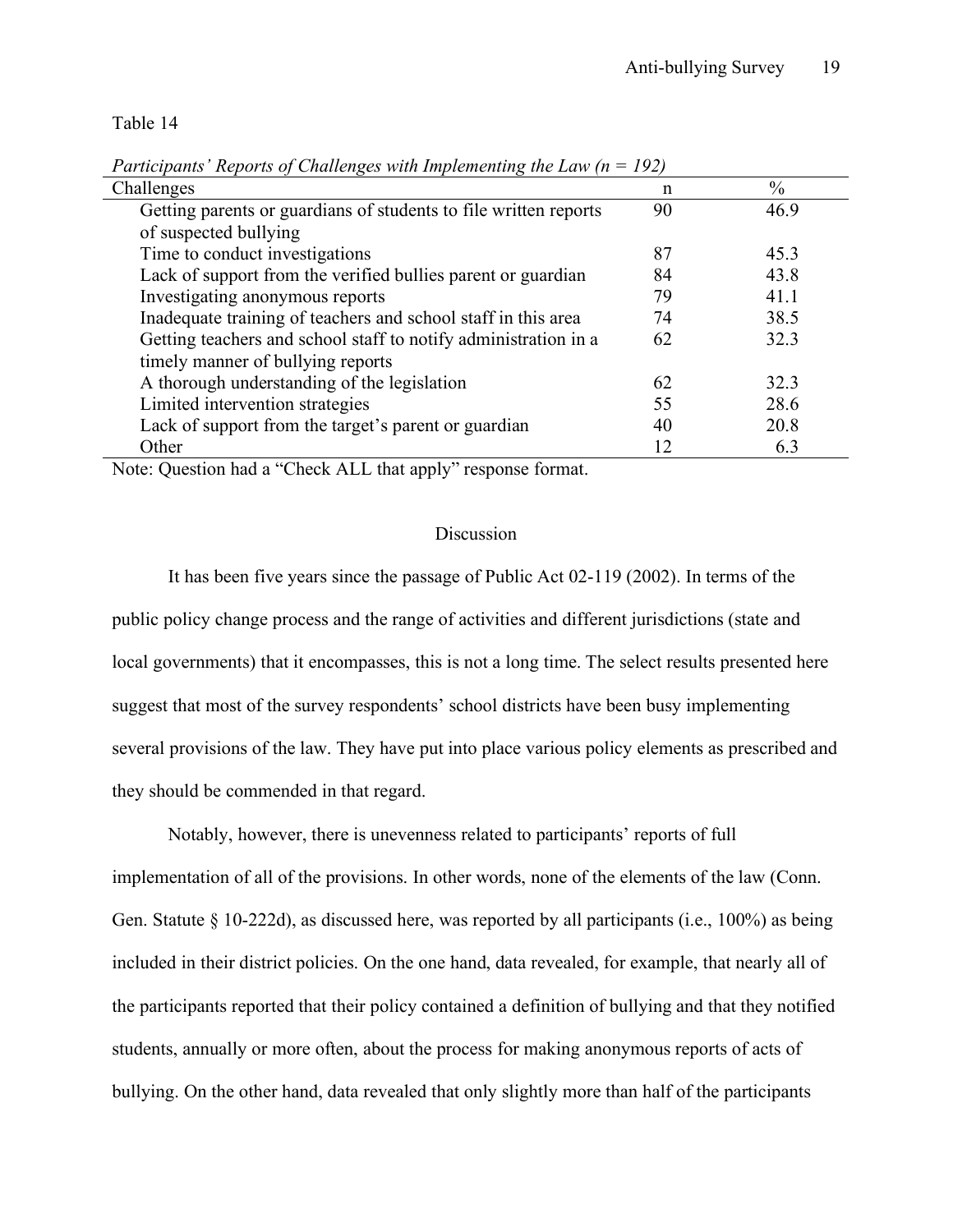indicated that their districts had policies related to intervention strategies and public lists of verified bullying acts.

The apparent discrepancies in survey respondents' reports of which foci of the law (Conn. Gen. Statute § 10-222d) had been written into school district policies could certainly be an artifact of the survey design or the questions themselves. The inconsistencies might also be due to a lack of respondents' full knowledge of their district's bullying polices and regulations. Importantly, differences with regard to participants' reports of implementation could likely be related to noticeably loose language in the law and the challenges then inherent in interpreting the intent. The latter possible explanation seemed particularly apparent in participants' variable responses to the question that asked them to write out the definition of over time, a phrase that is included in the legislated definition of bullying. Not having a clear and standard definition for this particular phrase would certainly have an affect on districts' ability to verify, count, and report acts of bullying, provisions of the law.

#### Conclusions and Recommendations

As legislative bodies craft public policies, they make assumptions that do not always conform to the idiosyncratic nature of the implementers of those policies, in this case 169 independent public school districts. The challenge lies with striking a balance between laws that are prescriptive and those that are flexible enough to meet local needs. Connecticut's antibullying law (Conn. Gen. Statute § 10-222d) outlines broad parameters of expectations for school districts. At the same time, it allows for local control on how districts implement the law's provisions. This policy design is not atypical of those enacted by state legislatures as they guide local districts with addressing issues of critical importance to an entire state.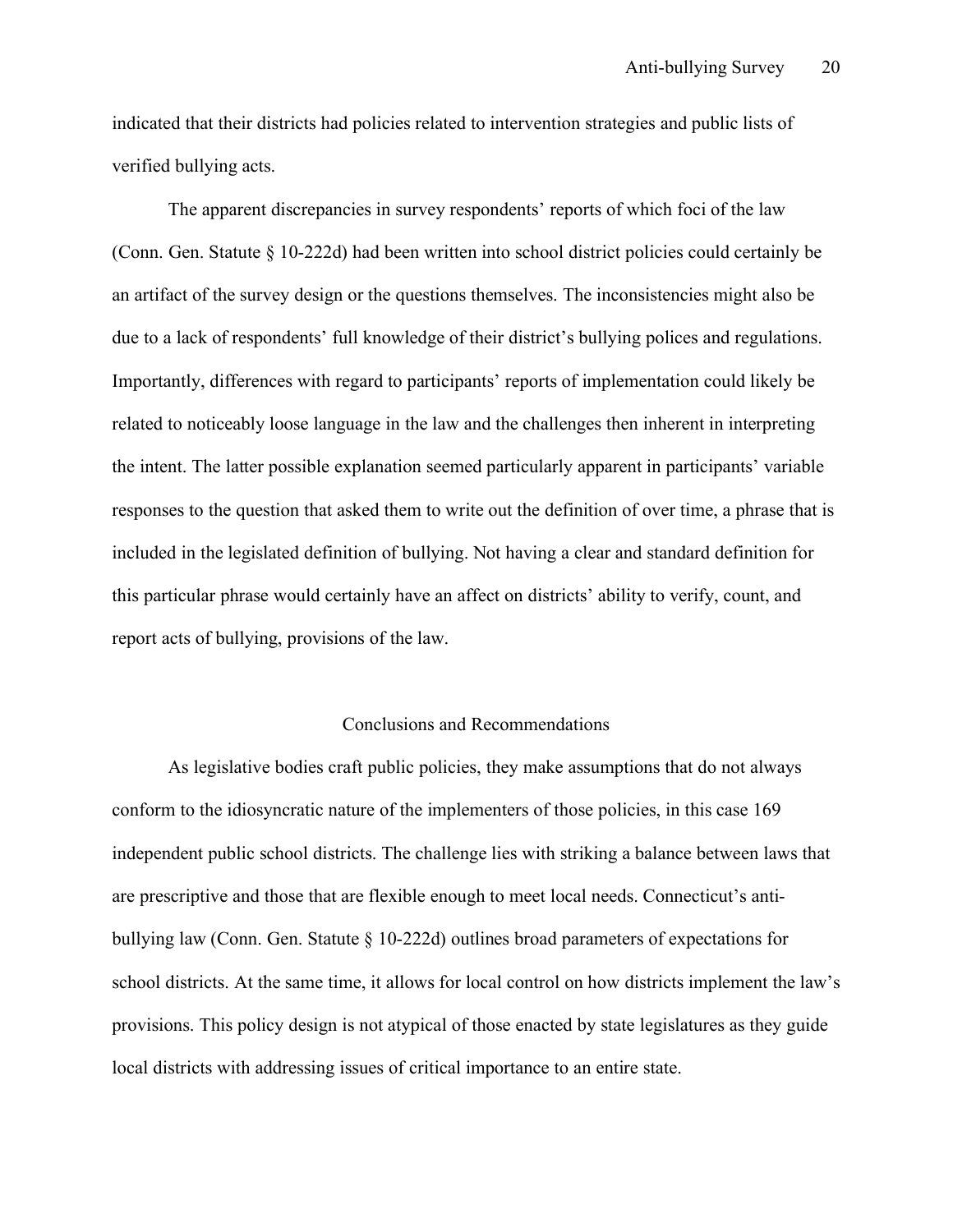This paper presents a simplistic snapshot of how respondents' districts are wresting with full implementation of Connecticut's anti-bullying law (Conn. Gen. Statute § 10-222d). The policy implementation phase is a critically important time for reflection, analysis, and decisionmaking about issues that ultimately affect the policy's effectiveness. In the case of Connecticut's law, it would seem prudent for all partners in the policy process (state and local) to come together and identify the ways in which legislative intent, providing an emotionally safe and a healthy learning environment for all students, can be met. It appears that certain aspects of the definition of bullying will need further clarification. School districts would do well to analyze their policies to ensure that all provisions of the law have been included. Finally, all state and local partners (school districts, CT-SDE, and the CGA) will want to examine whether this law meets its original intent and if there are any unintended outcomes. Future research is certainly needed in that regard.

#### Limitations

This study has several limitations. A single method was used to collect data, a selfadministered survey. The researchers developed the instrument; it had not been used before. Participation was voluntary and while 192 school administrators responded, their reports may not be representative of the entire population of public school principals in the state.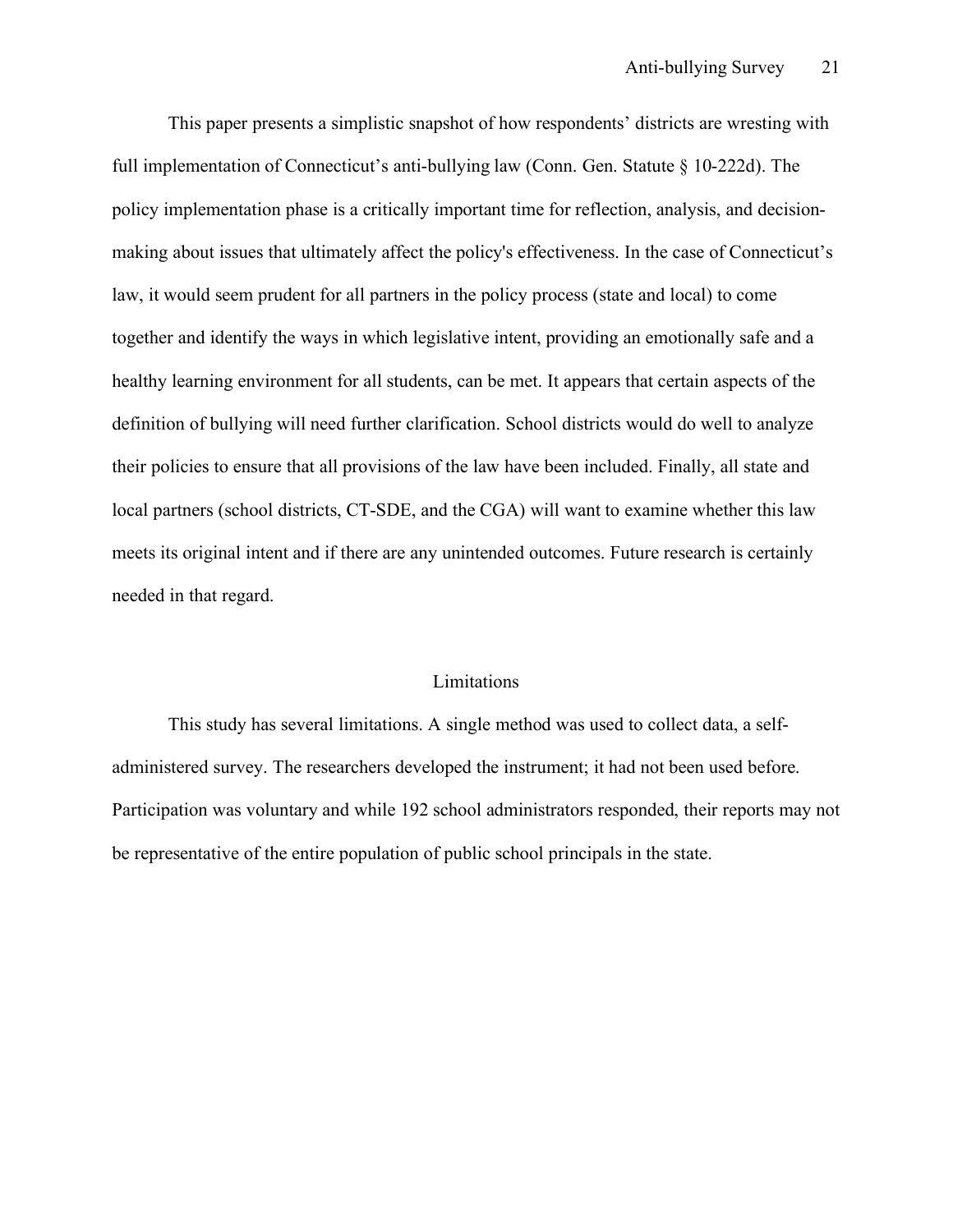#### References

- Blum, R. W. (n.d.) *School connectedness: Improving students' lives*. Retrieved from John Hopkins School of Public Health Military Child Initiative: http://www.jhsph.edu/ mci/resources/MCI%20Monograph%20FINAL.pdf
- Blum, R. W., McNeely, C. A., & Rinehart, P. M., (2002). *Improving the odds: The untapped power of schools to improve the health of teens*. Retrieved from Center for Adolescent Health and Development: http://allaboutkids.umn.edu/presskit/monograph.pdf

Conn. Gen. Statute Chapter 170 § 10-222d. (2007).

- Conn. Public Act 02-119. (2002). An Act Concerning Bullying Behavior in Schools and Concerning the Pledge of Allegiance.
- Conn. Public Act 06-115. (2006). An Act Concerning Bullying Policies in Schools and Notices Sent to Parents or Legal Guardians.
- Creswell, J. W. (2005). *Educational research: Planning, conducting, and evaluating quantitative and qualitative research* (2nd ed.)*.* Upper Saddle River, NJ: Merrill Prentice Hall.
- Dillman, D. A. (2000). *Mail and internet surveys: The tailored design method* (2nd ed.). New York: Wiley.
- Dinkes, R., Cataldi, E. F., Kena, G., & Baum, K. (2006). *Indicators of school crime and safety: 2006 (NCES 2007–003/NCJ 214262)*. U.S. Departments of Education and Justice. Washington, DC: U.S. Government Printing Office.
- Finkelhor, D., Ormond, R., Turner, H., & Hamby, S. (2005). The victimization of children and youth: A comprehensive, national survey. *Child Maltreatment*, 10, 5-25.
- Harris Interactive, & GLSEN. (2005). *From teasing to torment: School climate in America, a survey of students and teachers*. New York: GLSEN.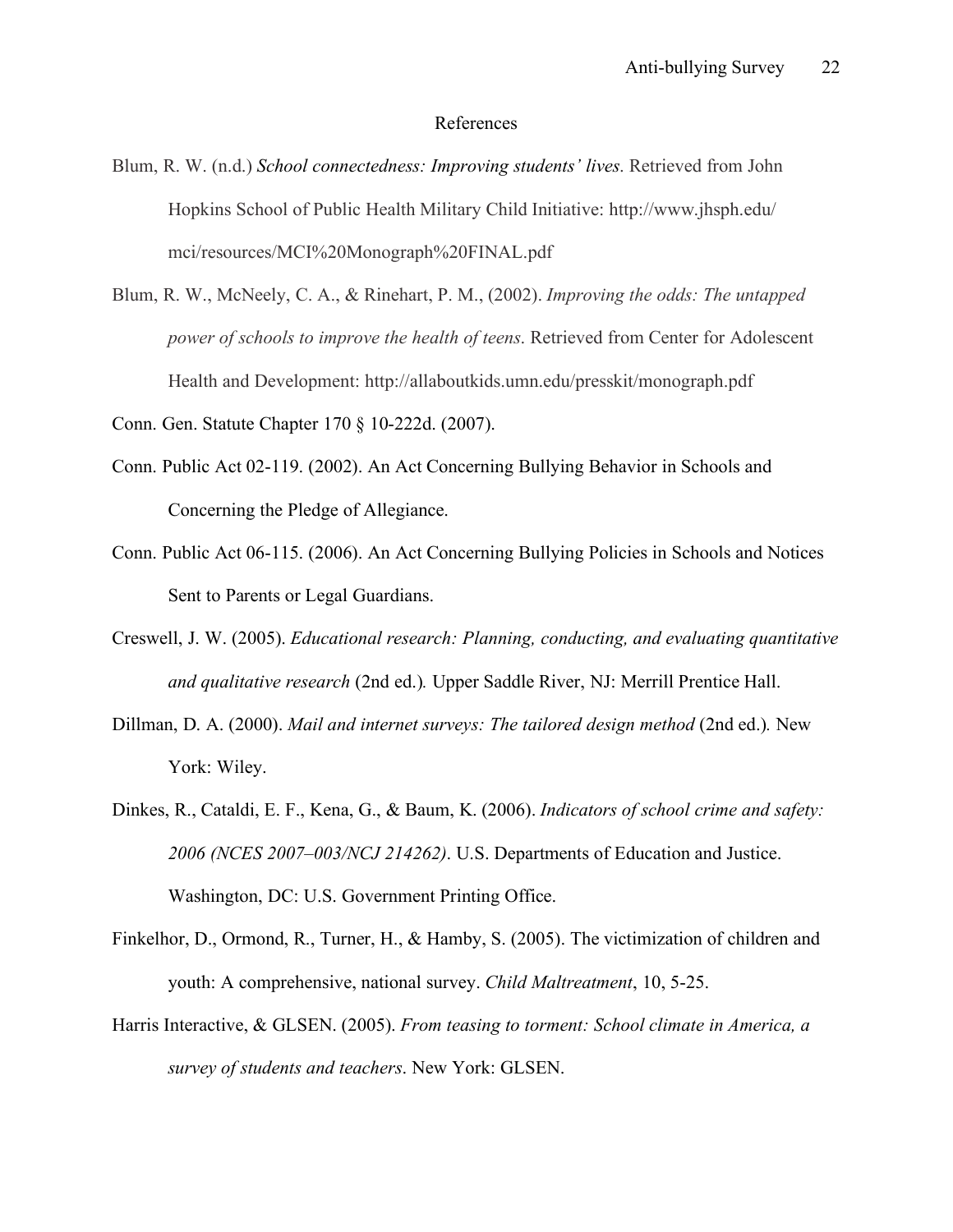- McMillan, J., & Schumacher, S. (2006). *Research in education: Evidence based inquiry* (6th ed.). Upper Saddle River, NJ: Allyn & Bacon.
- Miles, M. B., & Huberman, A. M. (1994). *Qualitative data analysis: An expanded sourcebook*  (2nd ed.). Thousand Oaks, CA: Sage.
- Minogue, K. (2002, Winter). A short history of bullying, toadying, and snitching: Kenneth puts America's fixation with the schoolyard bullying in perspective [Electronic Version]. *Women's Quarterly*, 29-31.
- Nansel, T. R., Overpeck, M., Pilla, R. S., Ruan, W. J., Simons-Morton, B., & Scheidt, P. (2001). Bullying behaviors among US youth: Prevalence and association with psychosocial adjustment. *Journal of the American Medical Association*, *285*(16), 2094-2100.
- Olweus, D. (1978). *Aggression in the schools: Bullies and whipping boys*. Washington, DC: Wiley.
- U.S. Department of Education (n.d.). *Exploring the nature and prevention of bullying*. Retrieved September 9, 2007, from http://www.ed.gov/admins/lead/safety/training/bullying/ bullying\_pg17.html#state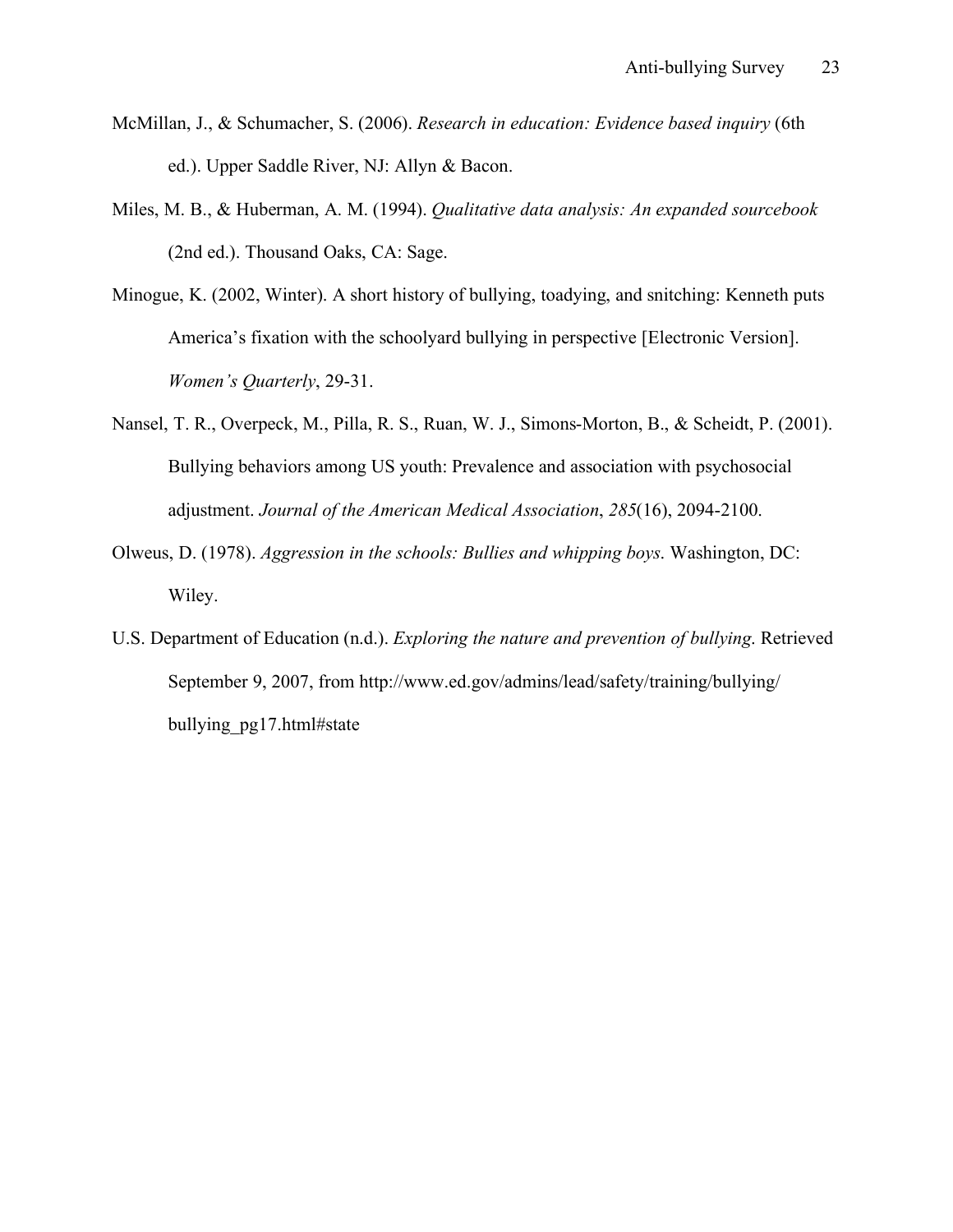### **Appendix A**

**Connecticut General Statutes Sec. 10-222d. Policy on bullying behavior.** Each local and regional board of education shall develop a policy, for use on and after February 1, 2003, to address the existence of bullying in its schools. Such policy shall: (1) Enable students to anonymously report acts of bullying to teachers and school administrators and require students to be notified annually of the process by which they may make such reports, (2) enable the parents or guardians of students to file written reports of suspected bullying, (3) require teachers and other school staff who witness acts of bullying or receive student reports of bullying to notify school administrators, (4) require school administrators to investigate any written reports filed pursuant to subdivision (2) of this section and to review any anonymous reports, (5) include an intervention strategy for school staff to deal with bullying, (6) provide for the inclusion of language in student codes of conduct concerning bullying, (7) require the parents or guardians of students who commit any verified acts of bullying and the parents or guardians of students against whom such acts were directed to be notified, (8) require each school to maintain a list of the number of verified acts of bullying in such school and make such list available for public inspection, and (9) direct the development of case-by-case interventions for addressing repeated incidents of bullying against a single individual or recurrently perpetrated bullying incidents by the same individual that may include both counseling and discipline. The notification required pursuant to subdivision (7) of this section shall include a description of the response of school staff to such acts and any consequences that may result from the commission of further acts of bullying. For purposes of this section, "bullying" means any overt acts by a student or a group of students directed against another student with the intent to ridicule, harass, humiliate or intimidate the other student while on school grounds, at a school-sponsored activity or on a school bus, which acts are repeated against the same student over time. Such policies may include provisions addressing bullying outside of the school setting if it has a direct and negative impact on a student's academic performance or safety in school. (P.A. 02-119, S. 1; P.A. 06-115, S. 1.)

History: P.A. 02-119 effective July 1, 2002; P.A. 06-115 added annual notification requirement in Subdiv. (1), added Subdiv. (9) re interventions, redefined "bullying" to include harassment and behavior on a school bus and added language re policies to address bullying outside of the school setting, effective July 1, 2006.

Retrieved from: http://www.cga.ct.gov/2007/pub/Chap170.htm#Sec10-222d.htm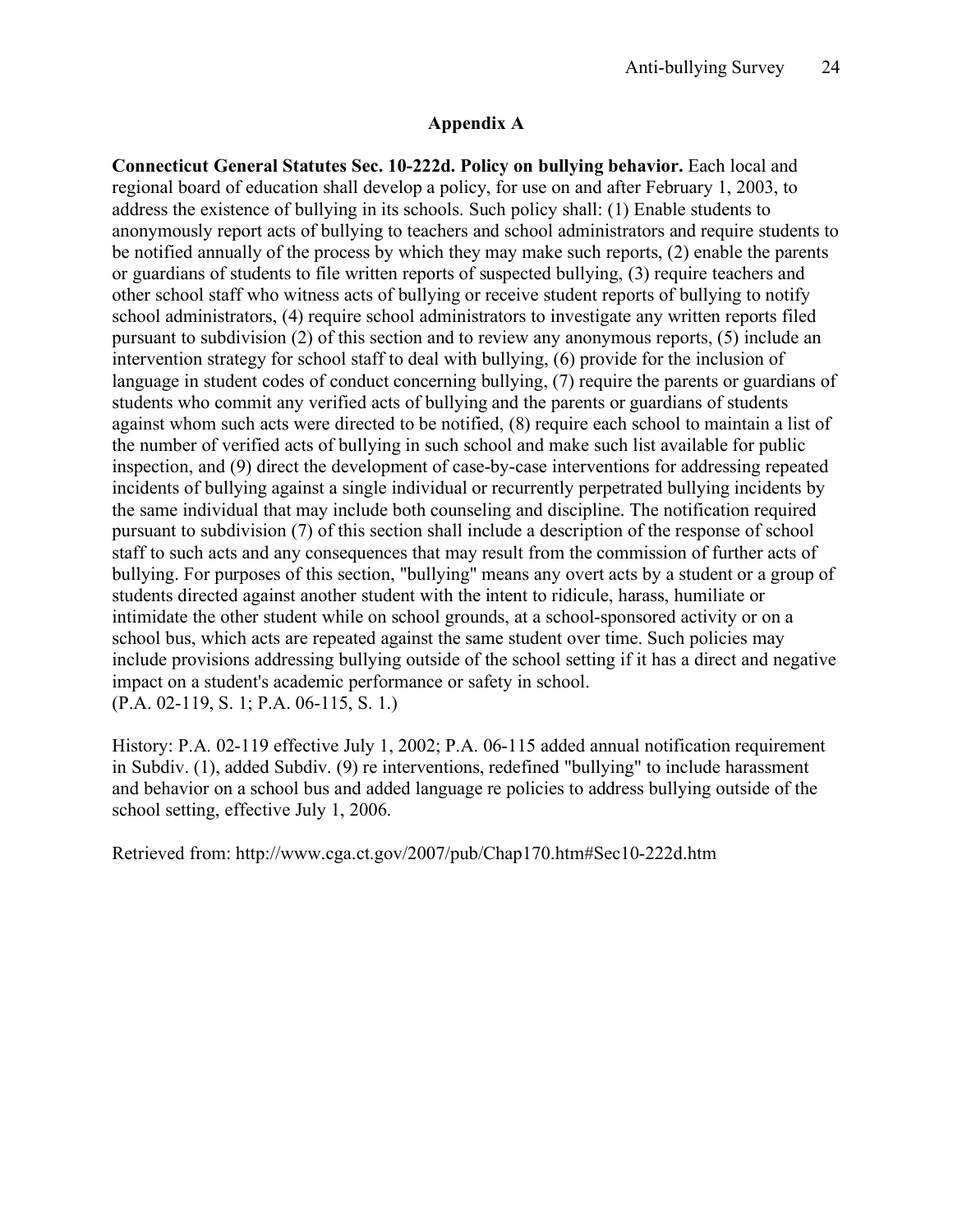## **Appendix B**

### **BULLYING AND SCHOOL CLIMATE SURVEY**

**Section I: Information about you and your school.**

|                             | <b>START HERE</b><br>1. What is your position? (Check ONE response.)<br>$\Box$ Principal<br>$\Box$ Assistant principal<br>$\Box$ Dean of students<br>$\Box$ Other (specify):                                                                                                                                                 |
|-----------------------------|------------------------------------------------------------------------------------------------------------------------------------------------------------------------------------------------------------------------------------------------------------------------------------------------------------------------------|
| $\Box$<br>$\Box$            | 2. How long have you been in your current position? (Check ONE response.)<br>$\Box$ Less than 1 year<br>$\Box$ 1 - 3 years<br>$\Box$ 4 - 10 years<br>$11 - 15$ years<br>$16+$ (specify): ________ years                                                                                                                      |
| 3.<br>ц<br>$\Box$<br>$\Box$ | What type of school is your school? (Check ONE response.)<br>Traditional/regular education school<br>Interdistrict magnet school<br>Intradistrict magnet school<br>$\Box$ Charter school<br>$\Box$ Alternative school<br>$\Box$ Vocational/technical school<br>$\square$ Special education school<br>$\Box$ Other (specify): |
| 4.                          | What grade level(s) does your school include? (Check ONE response.)<br>$\Box$ Pre K - 5<br>$\Box K - 5$<br>$\Box$ Grades 1 - 5<br>$\Box$ Grades 6 - 8<br>$\Box$ Grades 9 - 12<br>$\Box$ Other (specify):                                                                                                                     |

- $\Box$  1 300
- $\Box$  301 500
- $\Box$  501 700
- $\Box$  701 1000
- $\Box$  1001 1300
- $\Box$  1301 1500
- $\Box$  1501 1999
- $\Box$  2000+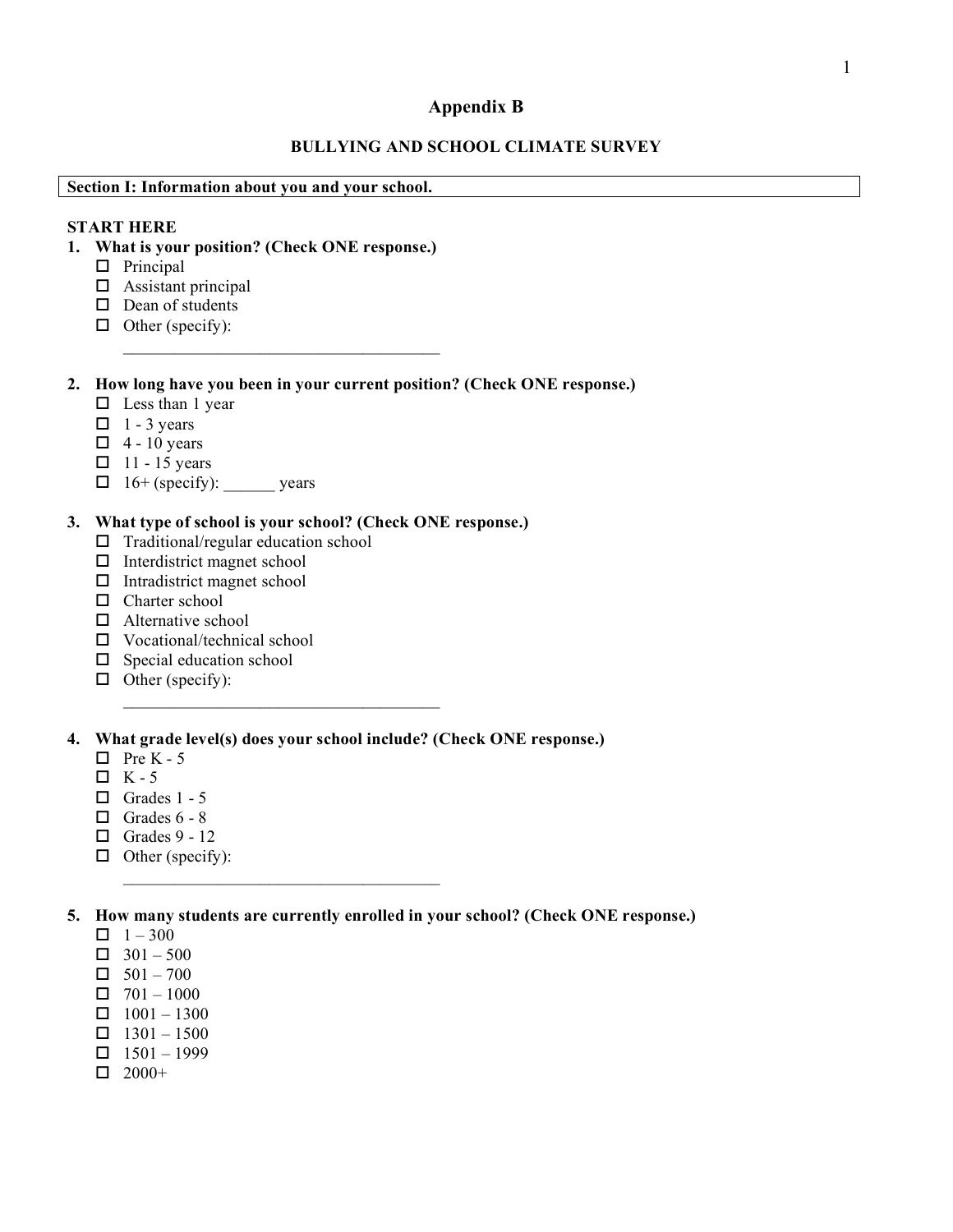**START HERE** (Section I continued)

- **6. In what District Reference Group (DRG) is your school classified? (Check ONE response.)**
	- $\Box$  A
	- $\square$  B
	- $\Box$  C
	- $\square$  D
	- $\square$  E
	- $\Box$  F
	- $\Box$  G
	- $\Box$  H
	- $\Box$  I

**Section II: Information about interpreting and implementing Connecticut's anti-bullying law (CGS § 10-222d). These questions are focused on your bullying policy and regulations that support implementation of the policy**.

#### **START HERE**

- **7. CGS 10-222(d) requires that certain components be included in Local Education Authority (LEA) Board policies; there may be additional elements that have been added to those required. What is explicitly included in your written bullying policy and any accompanying regulations? (Check ALL that apply.)**
	- $\Box$  Adult bullying behaviors
	- □ Appeals
	- $\Box$  Definition of bullying
	- $\Box$  Definition of safe schools
	- $\square$  Disciplinary and remedial consequences
	- $\Box$  Due process
	- $\Box$  Education, training, or professional development for faculty, staff, and students
	- $\Box$  Intervention strategies
	- $\square$  Investigation and review
	- $\Box$  Policy and procedure notification to students and parents/guardians
	- $\Box$  Positive standards for behavior
	- $\Box$  Prevention strategies
	- $\Box$  Public list of verified bullying acts
	- $\Box$  Reporting, including anonymous reporting

 $\mathcal{L}_\text{max} = \mathcal{L}_\text{max} = \mathcal{L}_\text{max} = \mathcal{L}_\text{max} = \mathcal{L}_\text{max}$ 

 $\mathcal{L}_\text{max} = \mathcal{L}_\text{max} = \mathcal{L}_\text{max} = \mathcal{L}_\text{max} = \mathcal{L}_\text{max}$ 

- $\Pi$  Retaliation
- $\Box$  Other: (specify):
- **8. Does your district provide training for implementing its bullying policy and regulations?**
	- □ Yes
	- $\Box$  No (Skip to question #10.)

#### **9. (IF YES) Who are the primary recipients of the training? (Check ALL that apply.)**

- $\Box$  Central office personnel
- $\Box$  School administrators
- $\Box$  Classroom teachers
- $\Box$  Related services professionals (e.g., psychologist, guidance counselors, social workers)
- $\Box$  Non-professional support staff (e.g., cafeteria staff, custodians, student resource officers)
- $\Box$  Other (specify):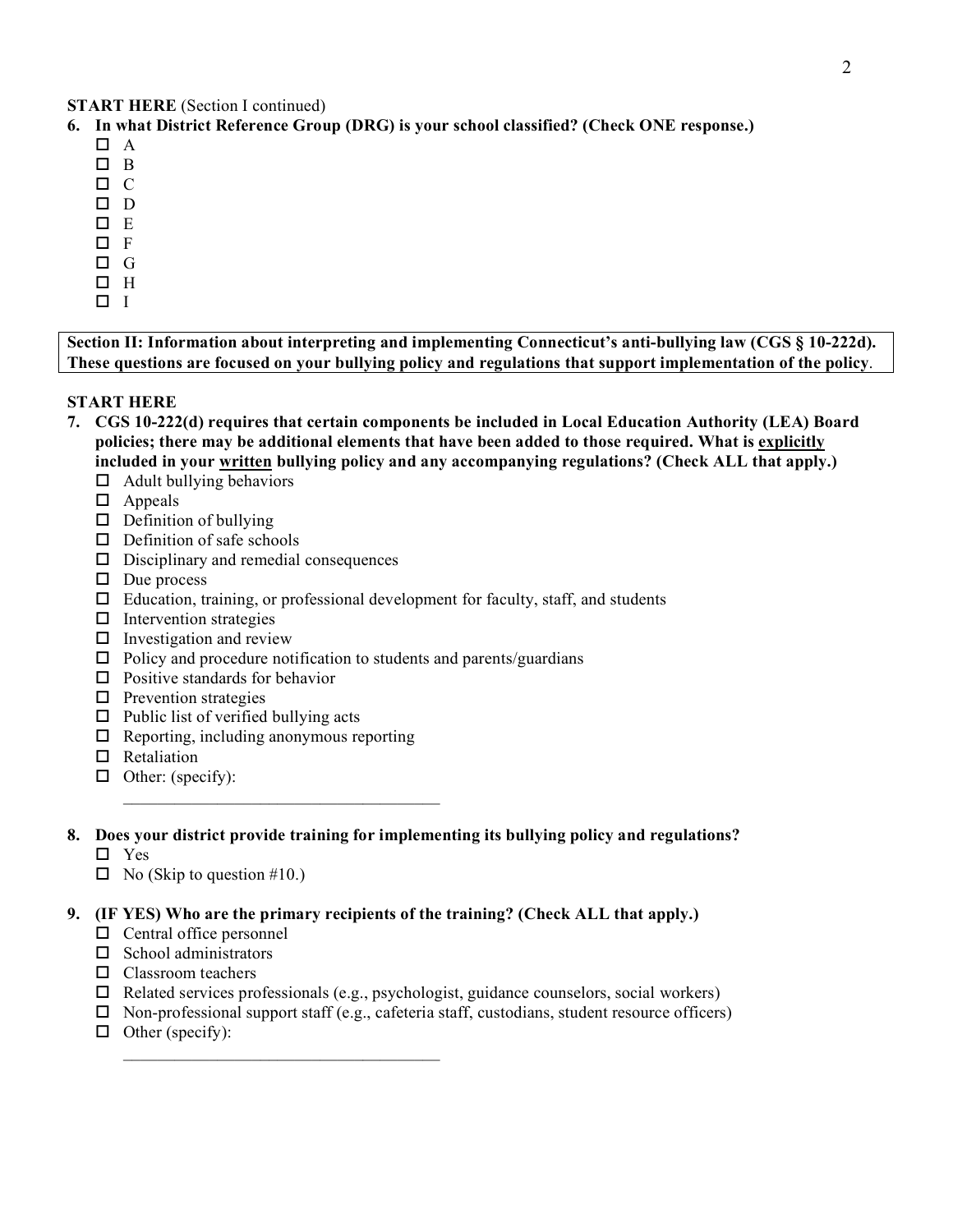#### **START HERE** *(Section II continued)*

### **10. Where are copies of your district's bullying policy located? (Check ALL that apply.)**

 $\square$  School board policies and regulations manuals

 $\mathcal{L}_\text{max} = \mathcal{L}_\text{max} = \mathcal{L}_\text{max} = \mathcal{L}_\text{max} = \mathcal{L}_\text{max}$ 

 $\mathcal{L}_\text{max} = \mathcal{L}_\text{max} = \mathcal{L}_\text{max} = \mathcal{L}_\text{max} = \mathcal{L}_\text{max}$ 

- $\Box$  Staff/faculty handbook
- $\Box$  Student handbook
- Parent handbook
- $\Box$  Posted in classrooms, hallways, or other visible places around the school
- $\Box$  School districts' website
- $\Box$  School's website
- $\Box$  Other (specify):

### **11. What methods are used to disseminate your district or school bullying policy? (Check ALL that apply.)**

- $\Box$  Staff/faculty handbook
- $\square$  Student handbook
- Parent handbook
- $\Box$  PTO/PTA meetings
- $\Box$  Student handouts
- $\Box$  Parent handouts
- $\square$  Newsletters
- $\square$  District Website
- $\Box$  School Website
- $\Box$  Other (specify):

#### **12. How are students notified about the process by which they may make anonymous reports of acts of bullying? (Check ALL that apply.)**

- $\square$  Student handbook
- $\Box$  Student handouts
- □ Assembly
- $\square$  Classroom presentation
- During homeroom
- $\Box$  Other (specify):

#### **13. How often are your students notified about the process by which they may make anonymous reports of acts of bullying? (Check ONE response.)**

- □ Annually
- $\Box$  Each semester
- $\Box$  Each quarter
- $\Box$  Upon arrival to the school (during student orientation)

 $\mathcal{L}_\text{max} = \mathcal{L}_\text{max} = \mathcal{L}_\text{max} = \mathcal{L}_\text{max} = \mathcal{L}_\text{max}$ 

 $\mathcal{L}_\text{max} = \mathcal{L}_\text{max} = \mathcal{L}_\text{max} = \mathcal{L}_\text{max} = \mathcal{L}_\text{max}$ 

 $\Box$  Other (specify):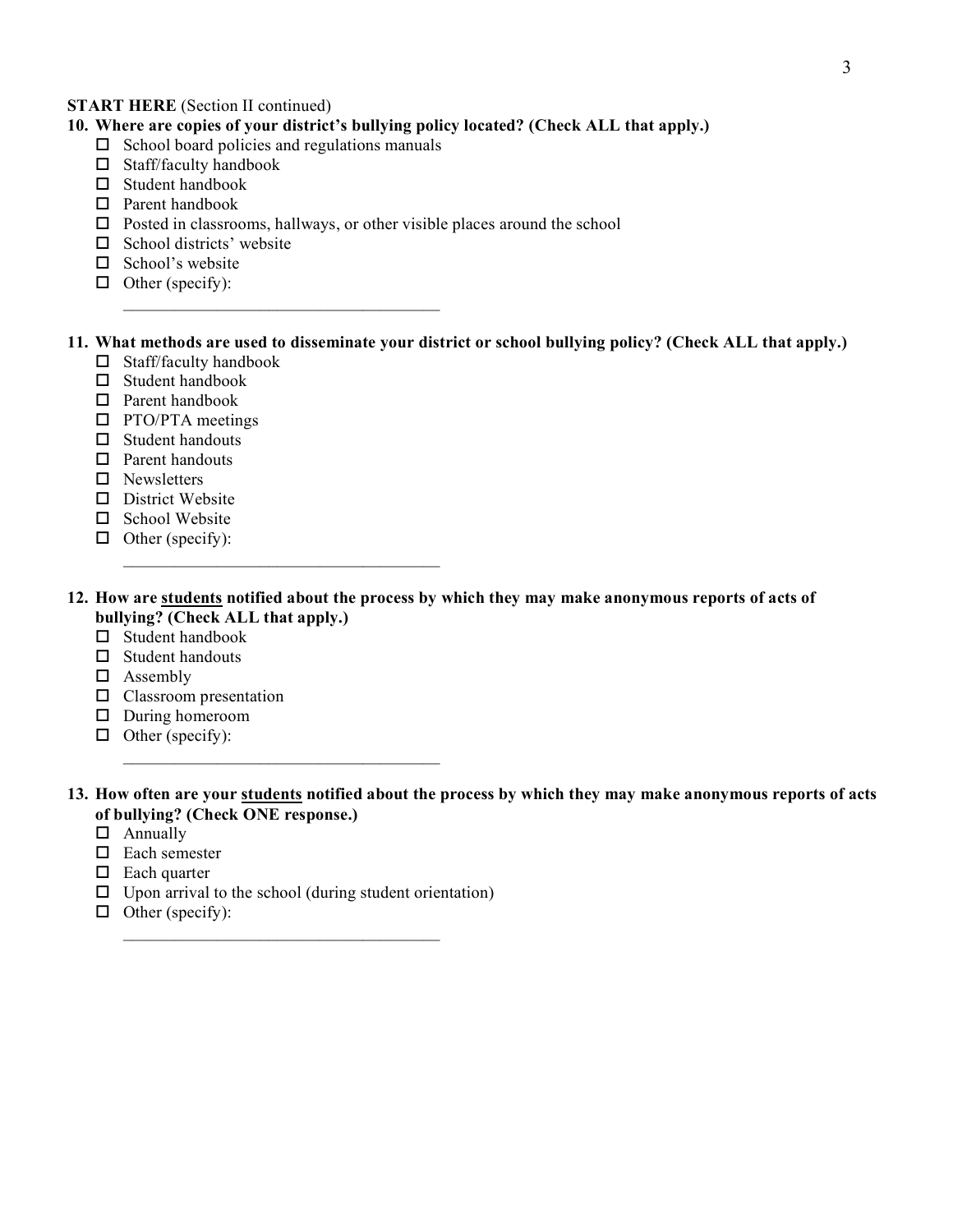#### **START HERE** *(Section II continued)*

- **14. The 2006 bullying policy revisions included the following language: "Such policies may include provisions addressing bullying outside of the school setting if it has a direct and negative impact on a student's academic performance or safety in school." What locations are explicitly addressed under your district's bullying policy? (Check ALL that apply.)**
	- $\Box$  School grounds
	- $\square$  School-sponsored activity
	- $\Box$  School bus
	- $\Box$  Off-campus Internet (cyber-bullying)
	- $\Box$  Off-campus Community (e.g., neighborhood, recreational facilities)
	- $\Box$  Other (specify):

#### **15. What challenges do you face implementing the provisions of Connecticut's anti-bullying legislation, Conn. Gen. Stat. § 10-222d, as amended? (Check ALL that apply.)**

 $\Box$  A thorough understanding of the legislation

 $\mathcal{L}_\text{max} = \mathcal{L}_\text{max} = \mathcal{L}_\text{max} = \mathcal{L}_\text{max} = \mathcal{L}_\text{max}$ 

- $\Box$  Getting parents or guardians of students to file written reports of suspected bullying
- $\Box$  Getting teachers and school staff to notify administration in a timely manner of bullying reports
- $\Box$  Inadequate training of teachers and school staff in this area
- $\Box$  Investigating anonymous reports
- $\Box$  Lack of support from the target's parent or guardian

 $\mathcal{L}_\text{max} = \mathcal{L}_\text{max} = \mathcal{L}_\text{max} = \mathcal{L}_\text{max} = \mathcal{L}_\text{max}$ 

- $\Box$  Lack of support from the verified bullies parent or guardian
- $\Box$  Limited intervention strategies
- $\Box$  Time to conduct investigations
- $\Box$  Other (specify):

#### **Section III: Information about reports of bullying and responses to these reports.**

#### **START HERE**

- **16. Does your school have a formally articulated process for responding to informal or anonymous student reports of allegations of bullying? (Check ONE response.)**
	- □ Yes
	- $\Pi$  No
	- $\Box$  Not aware of one

#### **17. Does your school have a formally articulated process for responding to informal or anonymous family members reports of allegations of bullying? (Check ONE response.)**

- Yes
- $\square$  No
- $\Box$  Not aware of one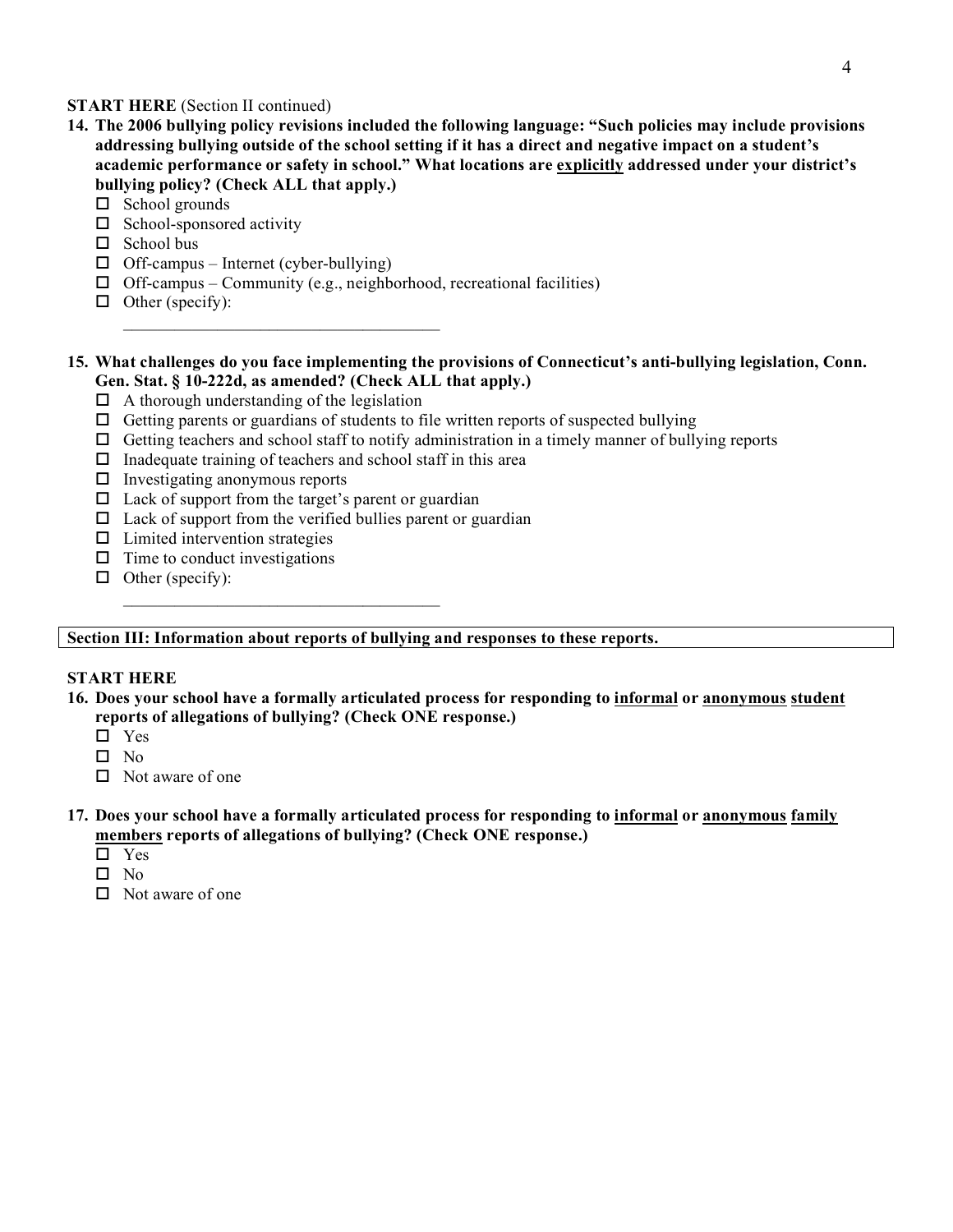#### 5

#### **START HERE** (Section III continued)

- **18. Who is officially responsible for receiving and investigating written reports of suspected bullying in your school? (Check ONE response.)**
	- $\Box$  Principal
	- $\Box$  Assistant principal
	- $\Box$  Teacher
	- $\Box$  Guidance counselor
	- $\Box$  School social worker
	- $\Box$  School psychologist
	- $\Box$  Title IX coordinator
	- $\Box$  School nurse
	- $\Box$  Other (specify):  $\mathcal{L}_\text{max} = \mathcal{L}_\text{max} = \mathcal{L}_\text{max} = \mathcal{L}_\text{max} = \mathcal{L}_\text{max}$
- **19. Does your school have a formally articulated process for investigating allegations of bullying? (Check ONE response.)**
	- □ Yes
	- $\square$  No
	- $\Box$  Not aware of one
- **20. What procedures are used to investigate and determine outcome of formal allegations of bullying in your school? (Check ALL that apply.)**
	- $\Box$  Review written report
	- $\Box$  Interview person reporting the incident
	- $\Box$  Interview alleged target
	- $\Box$  Interview witnesses (e.g., teachers, students, bus driver)
	- $\Box$  Interview alleged bully
	- $\square$  Speak with alleged bully's parent or guardian
	- $\square$  Speak with alleged target's parent or guardian

 $\mathcal{L}_\text{max} = \mathcal{L}_\text{max} = \mathcal{L}_\text{max} = \mathcal{L}_\text{max} = \mathcal{L}_\text{max}$ 

- $\Box$  Observe alleged bully
- $\Box$  Observe alleged target
- $\Box$  Other (specify):
- **21. What procedures are used to investigate and determine outcome of anonymous and informal allegations of bullying in your school? (Check ALL that apply.)**
	- $\Box$  Review written report
	- $\Box$  Interview person reporting the incident
	- $\Box$  Interview alleged target
	- $\Box$  Interview witnesses (e.g., teachers, students, bus driver)
	- $\Box$  Interview alleged bully
	- $\square$  Speak with alleged bully's parent or guardian
	- $\square$  Speak with alleged target's parent or guardian

 $\mathcal{L}_\text{max} = \mathcal{L}_\text{max} = \mathcal{L}_\text{max} = \mathcal{L}_\text{max} = \mathcal{L}_\text{max}$ 

- $\Box$  Observe alleged bully
- $\Box$  Observe alleged target
- $\Box$  Other (specify):

**22. Under the state law, bullying behavior must be "repeated against the same student over time." How do you define "repeated"? (Check ONE response.)**

- $\Box$  Number of incidents
- D Duration
- $\Box$  Both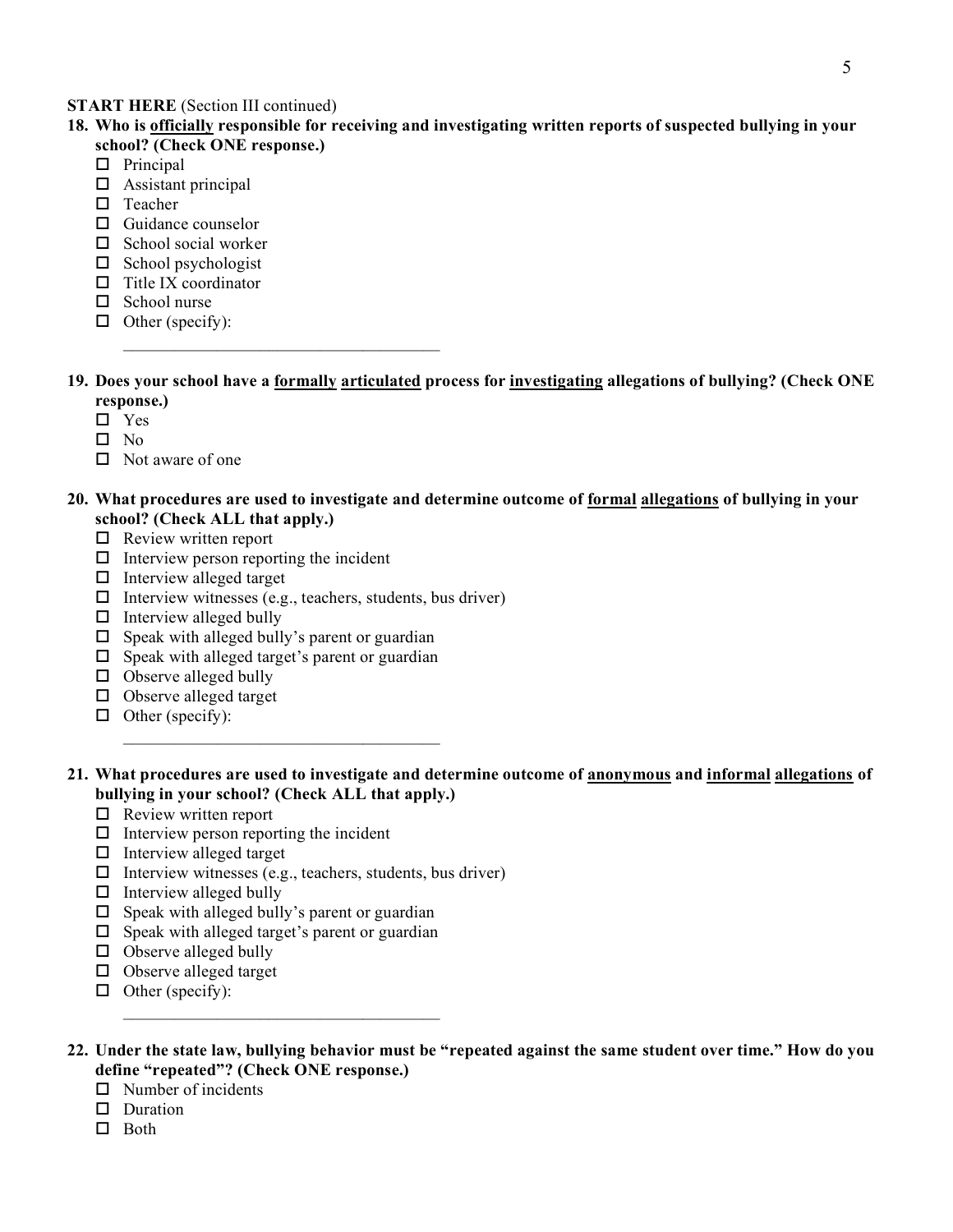#### **START HERE** (Section III continued)

**23. What is your definition of "over time"? (Write response.)**

#### **24. What types of conduct do you consider to be bullying behavior? (Check ALL that apply.)**

- □ Extortion
- $\Pi$  Intellectual intimidation
- $\Box$  Intimidation
- $\Box$  Physical aggression
- $\Box$  Racial and ethnic harassment
- $\Box$  Relational aggression
- $\square$  Sexual harassment
- $\square$  Social alienation (e.g., exclusion, shunning, snubbing)
- $\Box$  Teasing
- $\Box$  Threatening gestures
- $\Box$  Verbal taunts (e.g., name calling, put-downs)

 $\mathcal{L}_\text{max} = \mathcal{L}_\text{max} = \mathcal{L}_\text{max} = \mathcal{L}_\text{max} = \mathcal{L}_\text{max}$ 

- $\Box$  Verbal threats
- $\Box$  Other (specify):

#### **25. What interventions are used in your school to address verified acts of bullying behavior? (Check ALL that apply.)**

- $\Box$  Community service
- $\Box$  Conference with bully
- $\Box$  Counseling
- D Detention
- $\square$  Expulsion
- $\Box$  Increased supervision and monitoring of the student(s)
- $\Box$  In-school suspension
- $\Box$  Out-of-school suspension
- $\Box$  Peer mediation
- $\Box$  Restorative justice (providing a remedy for the wrong done)
- $\Box$  Warning
- $\Box$  Other (specify):

#### **26. What interventions are used in your school for working with targeted students? (Check ALL that apply.)**

- $\Box$  Counseling
- $\Box$  Increased supervision and monitoring of the student
- $\Box$  Encouragement of student to seek help when targeted
- $\Box$  Mediation/conflict resolution with an adult mediator

 $\mathcal{L}_\text{max} = \mathcal{L}_\text{max} = \mathcal{L}_\text{max} = \mathcal{L}_\text{max} = \mathcal{L}_\text{max}$ 

- $\Box$  Peer mediation
- $\Box$  Other (specify):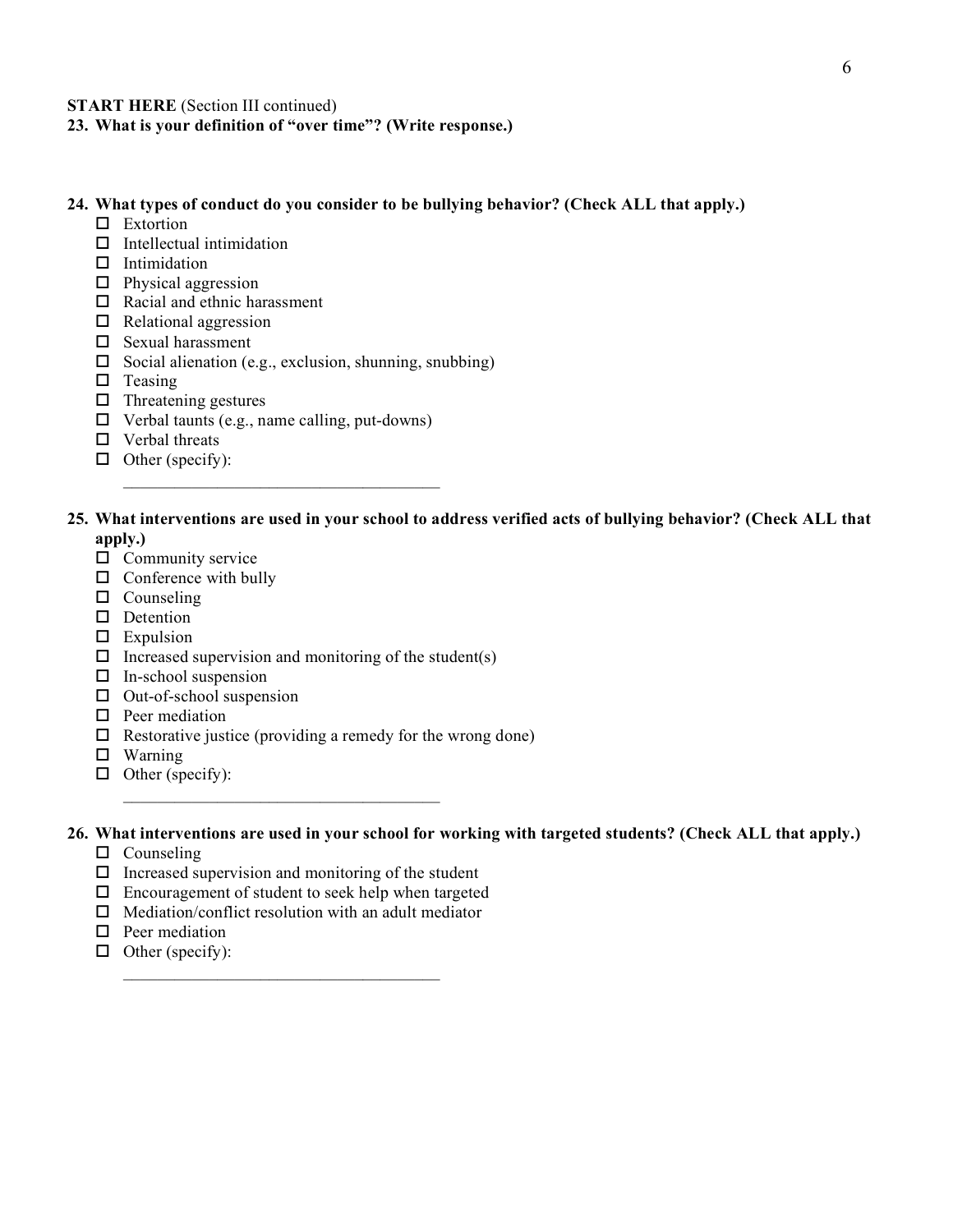#### **START HERE** (Section III continued)

- **27. Who is notified when acts of bullying have been verified in your school? (Check ALL that apply.)**
	- $\Box$  Parents or guardians of bully
	- $\Box$  Parents or guardians of target
	- $\square$  Superintendent or designee
	- $\square$  Teachers
	- $\Box$  Guidance staff
	- $\Box$  Other (specify):

#### **Section IV: Information about bullying data collection.**

 $\mathcal{L}_\text{max} = \mathcal{L}_\text{max} = \mathcal{L}_\text{max} = \mathcal{L}_\text{max} = \mathcal{L}_\text{max}$ 

#### **START HERE**

- **28. Do you maintain a list of the number of verified acts of bullying in your school building?**
	- □ Yes
	- $\Box$  No (skip to question #30)
- **29. (IF YES) Is this list of verified acts of bullying in your school immediately available for public inspection at the time when a parent verbally requests it?**
	- □ Yes
	- $\Box$  No
- **30. How many verified acts of bullying were recorded on your school list for the 2005-2006 school year? (Check ONE response.)**
	- $\square$  None
	- $\Box$  1 2
	- $\Box$  3 5
	- $\Box$  6 8
	- $\Box$  9 11
	- $\Box$  12+ (specify): verified acts of bullying
- **31. How many verified acts of bullying are recorded on your school list to date for the 2006-2007 school year? (Check ONE response.)**
	- $\Pi$  None
	- $\Box$  1 2
	- $\Box$  3 5
	- $\Box$  6 8
	- $\Box$  9 11
	- $\Box$  12+ (specify): \_\_\_\_\_\_\_\_\_\_\_ verified acts of bullying

#### **32. Do you review your data of verified incidents of bullying in your school for trends?**

- Yes
- $\Box$  No (skip to question #34)

#### **33. (IF YES) How do you analyze the data? (Check ALL that apply.)**

- $\Box$  Individual vs. group targets
- $\Box$  Individual vs. group bullies
- $\square$  Location (e.g., playground, classrooms, hallways, rest rooms, cafeterias, busses)
- $\Box$  Time (e.g., before or after school, during classes, between classes, during lunch or at recess)
- $\Box$  Nature (e.g., impulsive, defiance or opposition, threat, victimization, racial)
- $\Box$  Type (e.g., physical, verbal, non-verbal, social)
- $\Box$  Other (specify):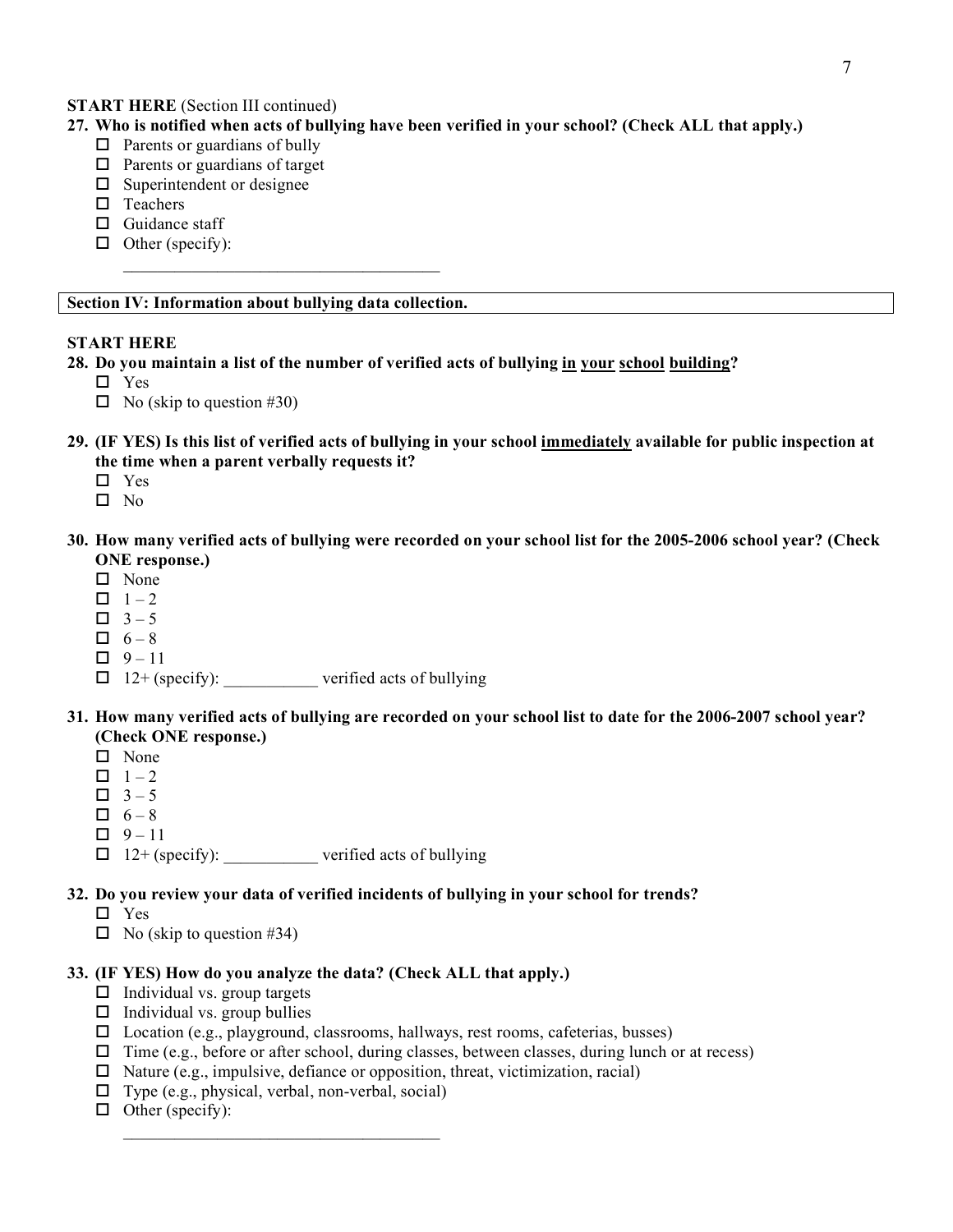#### **START HERE** (Section IV continued)

- **34. Have you administered student, parent, staff, or community surveys to assess the awareness and scope of bullying at your school?**
	- □ Yes
	- $\Box$  No (skip to question #36)

#### **35. (IF YES) From whom did you gather data? (Check ALL that apply.)**

- $\Box$  Students
- □ Classroom teachers
- $\Box$  Related services professionals (e.g., psychologist, guidance counselors, social workers)
- $\Box$  Non-professional support staff (e.g., bus drivers, cafeteria staff)
- $\square$  School administrators
- □ Parents
- $\Box$  Community members
- $\Box$  Other (specify):

#### **Section V: Information about your school climate.**

 $\mathcal{L}_\text{max} = \mathcal{L}_\text{max} = \mathcal{L}_\text{max} = \mathcal{L}_\text{max} = \mathcal{L}_\text{max}$ 

#### **START HERE**

#### **36. Have you administered student, parent, staff, or community surveys to assess the climate at your school?**

- □ Yes
- $\Box$  No (skip to question #38)

#### **37. (IF YES) From whom did you gather data? (Check ALL that apply.)**

- $\square$  Students
- □ Classroom teachers
- $\Box$  Related services professionals (e.g., psychologist, guidance counselors, social workers)
- $\Box$  Non-professional support staff (e.g., bus drivers, cafeteria staff)
- $\square$  School administrators
- □ Parents
- $\Box$  Community members
- $\Box$  Other (specify):

 $\mathcal{L}_\text{max} = \mathcal{L}_\text{max} = \mathcal{L}_\text{max} = \mathcal{L}_\text{max} = \mathcal{L}_\text{max}$ 

### **38. Do you currently have a school climate improvement plan?**

- □ Yes
- $\Box$  No (skip to question #40)

#### **39. (IF YES) Is your school climate improvement plan included in your overall school improvement plan?**

- □ Yes
- $\Box$  No

#### **40. Is school climate explicitly part of your school's mission statement?**

- □ Yes
- $\square$  No

#### **41. Is school climate part of your district or school's bullying policy?**

- □ Yes
- $\square$  No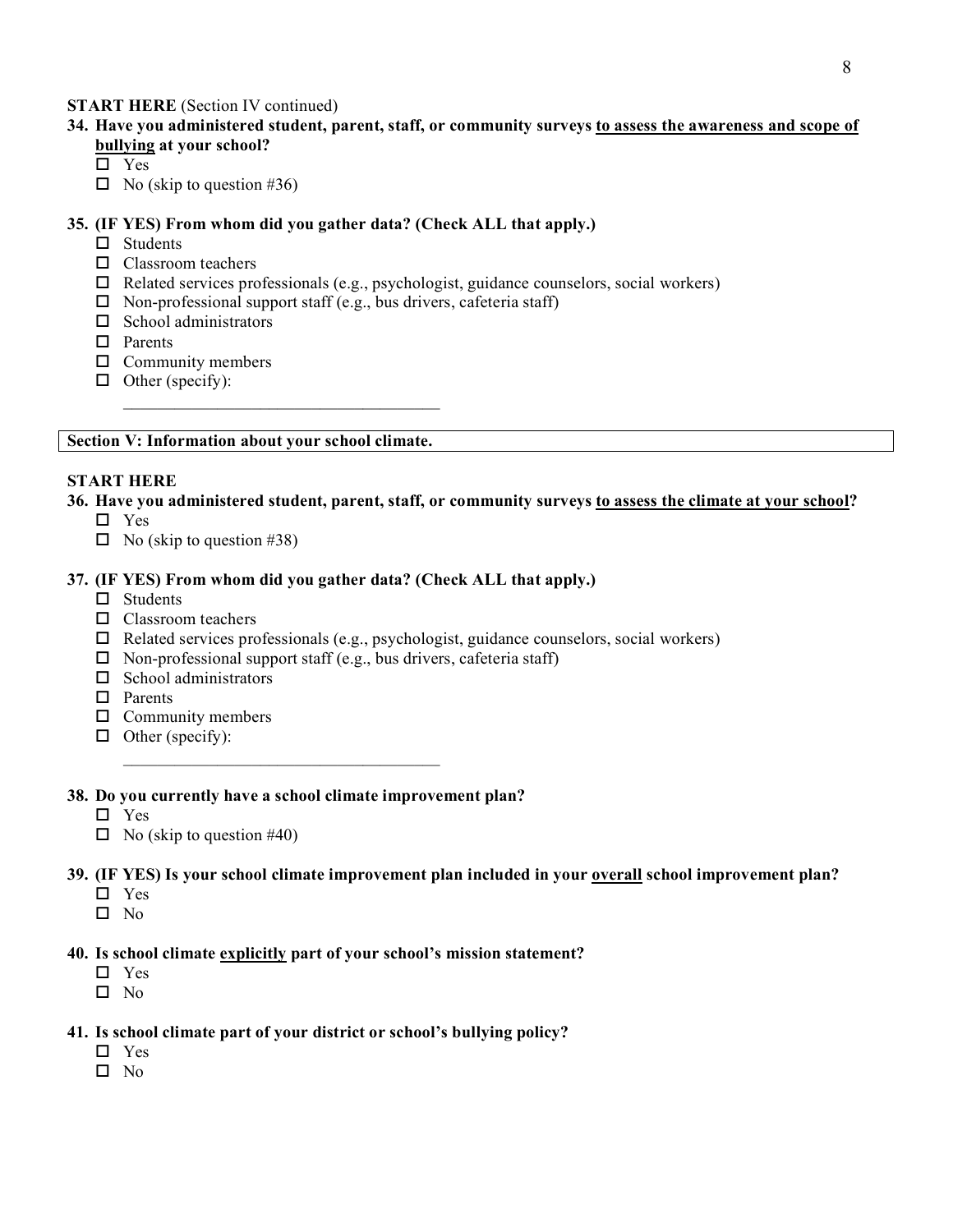#### **START HERE** (Section V continued)

- **42. How would you rate your school in terms of being physically safe and providing a healthy learning environment for all students and adults? (Check ONE response.)**
	- $\square$  Excellent
	- Very good
	- Good
	- □ Poor
	- □ Very poor
- **43. How would you rate your school in terms of being emotionally/socially safe and providing a healthy learning environment for all students and adults? (Check ONE response.)**
	- □ Excellent
	- Very good
	- $\Box$  Good
	- □ Poor
	- □ Very poor
- **44. How would you rate your school in terms of being intellectually safe and providing a healthy learning environment for all students and adults? (Check ONE response.)**
	- □ Excellent
	- Very good
	- Good
	- $\Box$  Poor
	- Very poor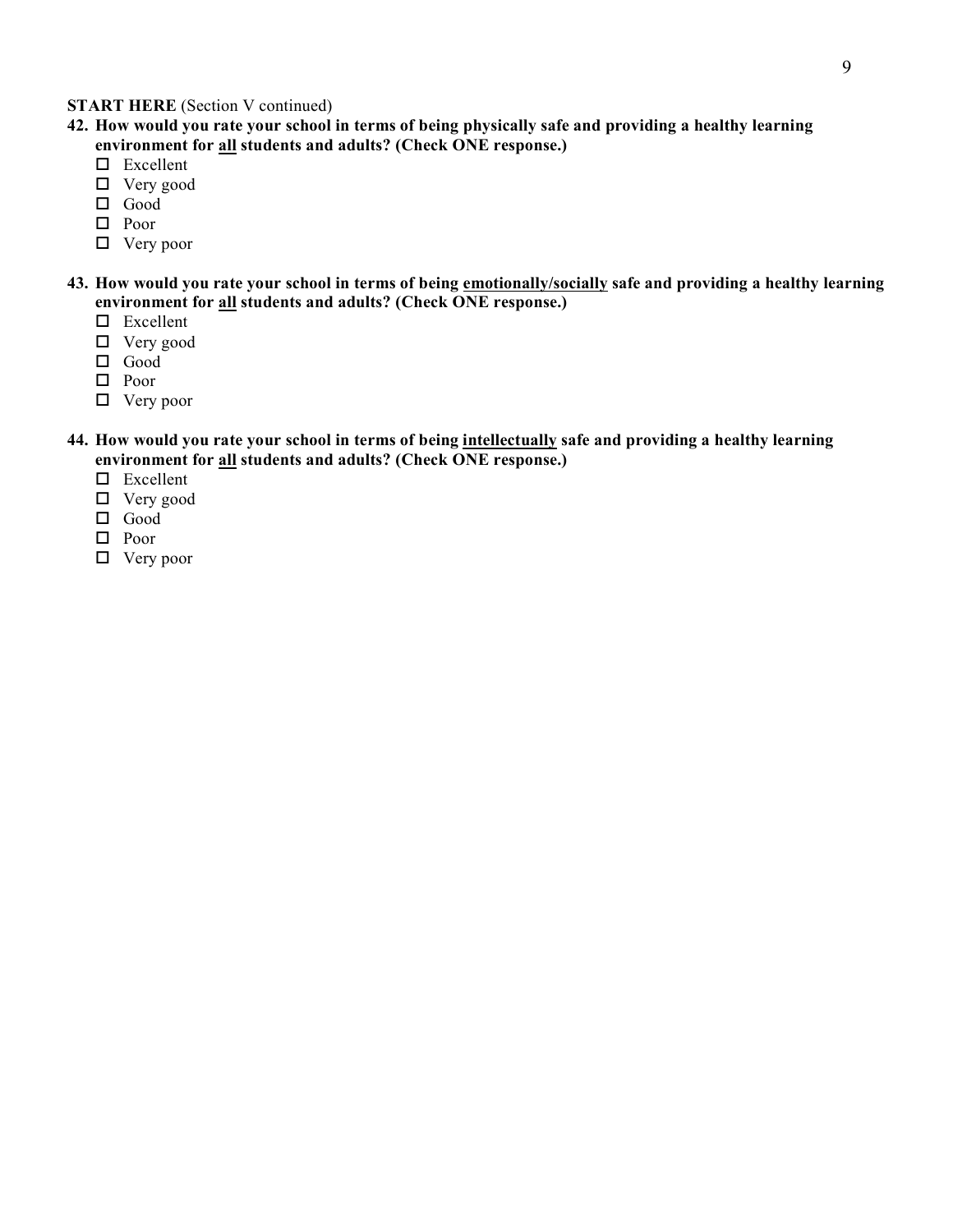#### **START HERE**

- **45. Is your school using any of the following research-based programs, identified by the federal Department of Education as "Exemplary" or "Promising"? (Check ALL that apply.)**
	- Aggression Replacement Training
	- Aggressors, Victims, and Bystanders: Thinking and Acting to Prevent Violence
	- Al's Pals: Kids Making Healthy Choices
	- All Stars (Core Program)
	- □ Caring School Community Program
	- CASASTART
	- $\Box$  Community of Caring
	- $\Box$  Creating Lasting Family Connections
	- $\Box$  Facing History and Ourselves
	- □ I Can Problem Solve
	- □ Let Each One Teach One Mentor Program
	- $\Box$  Life Skills Training
	- $\Box$  Linking the Interests of Families and Teachers (LIFT)
	- Lions-Quest Skills for Adolescence
	- Lions-Quest Working Toward Peace
	- $\Box$  Michigan Model for Comprehensive School Health Education
	- □ Open Circle Curriculum
	- $\square$  Peace Builders
	- $\Box$  Peers Making Peace
	- □ Positive Action
	- $\Box$  Preparing for the Drug-Free Years
	- $\Box$  Promoting Alternative Thinking Strategies (PATHS)
	- $\Box$  Responding in Peaceful and Positive Ways (RIPP)
	- $\Box$  Say It Straight Training
	- □ SCARE Program
	- $\square$  Second Step: A Violence Prevention Curriculum
	- $\Box$  Skills, Opportunity, and Recognition (SOAR)
	- $\Box$  Social Decision Making and Problem Solving
	- $\square$  Students Managing Anger and Resolution Together (SMART) Team
	- $\Box$  Teenage Health Teaching Modules

 $\mathcal{L}_\text{max}$  and  $\mathcal{L}_\text{max}$  and  $\mathcal{L}_\text{max}$ 

- $\Box$  The Peacemakers Program: Violence Prevention for Students in Grades  $4 8$
- $\Box$  The Strengthening Families Program: For Parents and Youth  $10 14$
- $\Box$  The Think Time Strategies
- $\Box$  None of the above
- $\Box$  Other (specify):
- **46. Briefly, describe other school efforts focused on preventing and reducing bullying to support safe learning in schools.**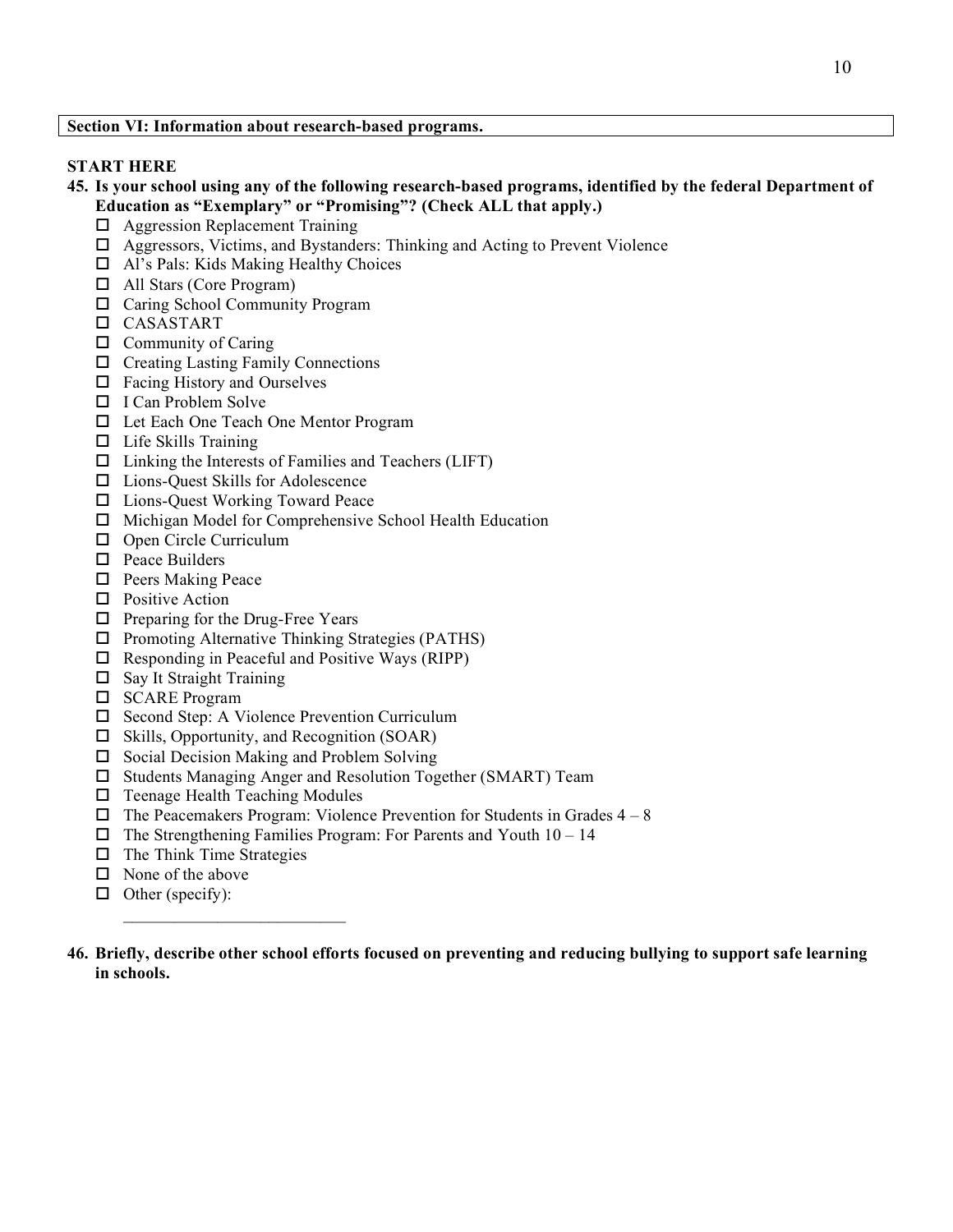### **START HERE** (Section VI continued)

### **47. Who are the primary recipients of your anti-bullying program(s)? (Check ALL that apply.)**

- $\Box$  Individual students
- $\Box$  Groups of students
- $\Box$  Individual classes
- $\Box$  Individual grade levels
- □ Whole school
- Classroom teachers
- $\Box$  School administrators
- $\Box$  Related services professionals (e.g., psychologist, guidance counselors, social workers)
- $\Box$  Non-professional support staff (e.g., bus drivers, cafeteria staff)
- $\Box$  Parents or guardians
- $\square$  Families
- $\Box$  Members of surrounding community

 $\mathcal{L}_\text{max}$  and  $\mathcal{L}_\text{max}$  and  $\mathcal{L}_\text{max}$ 

 $\Box$  Other (specify):

### **48. Who is involved in delivering the program(s) in your school? (Check ALL that apply.)**

- $\square$  Students
- □ Classroom teachers
- $\square$  School administrators
- $\Box$  Related services professionals (e.g., psychologist, guidance counselors, social workers)
- $\square$  Non-professional support staff (e.g., bus drivers, cafeteria staff)
- □ Parents
- $\Box$  Personnel from Community Service agencies (including police)
- $\square$  Professional consultants
- $\Box$  Proprietary curriculum consultants
- □ CT SDE personnel
- $\square$  Non-profit organizations (e.g., anti-deformation league)
- $\Box$  Community volunteers
- $\Box$  Other (specify):  $\mathcal{L}_\text{max}$  and  $\mathcal{L}_\text{max}$  and  $\mathcal{L}_\text{max}$  and  $\mathcal{L}_\text{max}$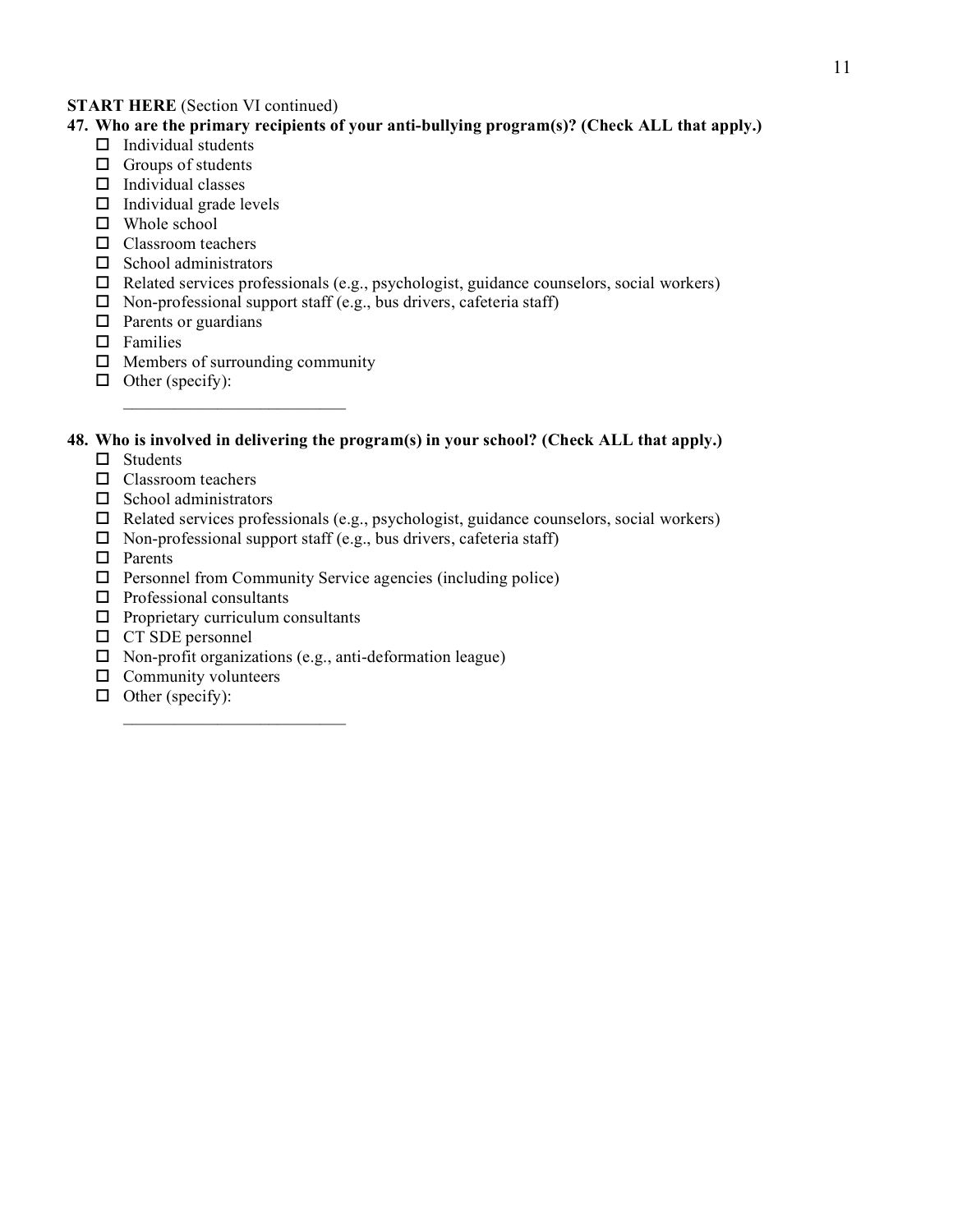#### **START HERE**

**49. In the future, what would be most helpful with regard to preventing and reducing bullying and supporting safe learning in your school?**

|     | $\Box$ Technical assistance (specify): |
|-----|----------------------------------------|
| ⊔ ∟ | Other (specify):                       |

**50. How can the State Department of Education support you in terms of managing school climate and antibullying efforts at your school? Please be as specific as possible.**

| DO NOT place your name or the name of your school on the body of this survey.                 |  |  |  |
|-----------------------------------------------------------------------------------------------|--|--|--|
| Thank you for participating!                                                                  |  |  |  |
| If you complete the paper-pencil copy, please return it in the enclosed addressed envelope by |  |  |  |
| July 9, 2007.                                                                                 |  |  |  |
|                                                                                               |  |  |  |